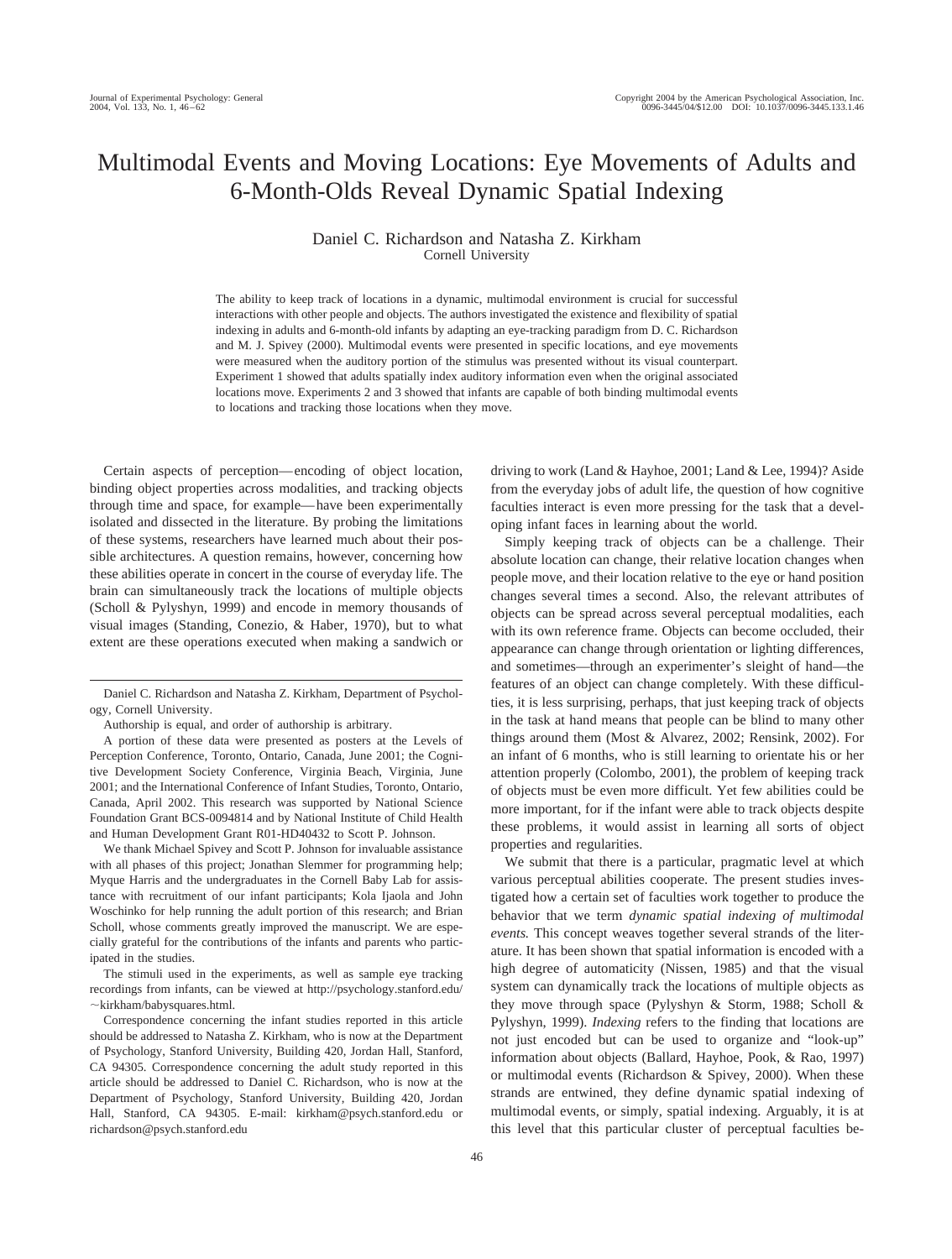comes of most use in navigating and learning about a multimodal changing environment.

We have studied spatial indexing by tracking the eye movements of participants, examining under what circumstances they refixate locations associated with certain objects or events. This methodology has the advantage of allowing us to investigate the role of spatial indexing behavior in adults, when they are engaged in a nonspatial task, and in very young infants who are still learning about locations and objects.

In our paradigm, participants were presented with multimodal events in certain locations, or ports, on a computer screen. An auditory stimulus relating to one of the events was presented, and we measured eye movements to the (now empty) port. Our results attest to the importance of dynamic spatial indexing of multimodal events, because we find that it is present early in development, by 6 months of age, and continues to influence adult behavior in tasks in which location information is irrelevant.

We begin by discussing in more detail the components of dynamic spatial indexing of multimodal events: encoding object location, binding multimodal properties, and indexing information. Researchers have increasingly acknowledged that theories of adult and infant cognition can and should be mutually informative (e.g., Leslie, Xu, Tremoulet, & Scholl, 1998). Therefore, we present findings from the adult and infant literature in parallel throughout this article and then proceed to test our hypotheses with both infant and adult participants.

# Attending to and Encoding Objects and Locations

If attention is a process of selection, then one can ask, what is it that is being selected, and how (Kahneman & Henik, 1981)? Is attention allocated primarily to a location (Posner, 1980), a feature or set of features (Treisman, 1988), or a (preattentively defined) object (Duncan, 1984)? In other words, what is the representational basis (Egeth & Yantis, 1997), and what are the units of attention (Scholl, 2001)? Early theories of attention used spatial metaphors, such as a "spotlight" to describe how attention is deployed (Eriksen & Eriksen, 1974). Generally, orienting attention to a location aids processing of stimuli at that location (Posner, 1980). Indeed, modality-specific processing in a particular spatial location is facilitated even if a different sensory modality orientated attention to that location, regardless of whether that orientating is voluntary (Spence & Driver, 1996) or involuntary (Mc-Donald & Ward, 2000). Although location is certainly important, there is good reason to believe that the spotlight metaphor does not fully capture how attention can be deployed. Recent functional magnetic resonance imaging (fMRI) evidence suggests that in addition to attentional processes that select a region of space, constraints are imposed on selection of objects (Arrington, Carr, Mayer, & Rao, 2000). Indeed, behavioral studies show that both adults (Duncan, 1984) and infants (Johnson & Gilmore, 1998) can allocate attention to objects in the world rather than locations in space (for a review, see Scholl, 2001). If one part of an object is cued, then attention appears to "spread" across the object, such that processing of its other features is enhanced, rather than features that are closer in space but part of other objects (Baylis & Driver, 1993; Egly, Driver, & Rafal, 1994). Johnson and Gilmore (1998) have shown that infants as young as 8 months of age demonstrate object-based attention.

Using a change detection paradigm, Luck and Vogel (1997) demonstrated that the capacity of visual short-term memory is best counted in objects rather than features. Recent work suggests that a weaker version of this hypothesis is more viable (Olson & Jiang, 2002; Wheeler & Treisman, 2002; Y. Xu, 2002); however, it remains the case that one aspect of visual working memory stores objects and is limited to small number of such representations.

Moreover, objects can be selectively attended to even when they occupy the same location in space. Early "selective looking" paradigms projected stimuli on top of each other and found that attention could be directed to one target instead of another (Neisser & Becklen, 1975). Recent behavioral (Blaser, Pylyshyn, & Holcombe, 2000; Simons & Chabris, 1999) and fMRI (O'Craven, Downing, & Kanwisher, 1999) evidence has shown further that attending to the attribute of one object enhances processing of other attributes of that object, even when different objects occupy the same location in space. Conversely, other results in the literature show that if the same object moves to different locations in space, then attentional effects such as "preview benefits" (Kahneman, Treisman, & Gibbs, 1992) and "inhibition of return" (Tipper, Driver, & Weaver, 1991), remain associated with that object. Thus in a variety of ways, it has been shown that attention can select an object over an absolute location.

Once an object is selected, however, location information continues to play a role. Chun and Jiang (1998) showed that implicit learning of spatial contexts could guide attention in a visual search task. Although it may be too strong to claim that location information is encoded "automatically" (Naveh-Benjamin, 1988) when a stimulus is attended, a range of memory studies suggest that if any property of an object has been encoded, then it is likely that its location has also been encoded (Andrade & Meudell, 1993; Ellis, 1991; Epstein & Kanwisher, 1999; Jiang, Olson, & Chun, 2000; Simons, 1996; Van der Heijden, 1993) and that location may even play a role in accessing other properties from memory (Brouwer & Van der Heijden, 1997; Johnston & Pashler, 1990; Nissen, 1985). Köhler, Moscovitch, and Melo (2001) found that naming objects improved memory for their absolute location, more so than a task judging the spatial relations between objects, suggesting that the process of object identification causes identity and location information to be bound together.

Adults, it seems, are able to flexibly deploy attention and encode spatial information with ease. But when do these abilities emerge, and at what stage might they be able to support dynamic spatial indexing? Although adults represent locations using many different spatial reference frames (J. F. Stein, 1992), infants of 4 months of age generally represent location relative to their current eye position (Gilmore & Johnson, 1997). Locations encoded in this retinocentric reference frame become invalid once a saccade is made, making spatial indexing implausible. An egocentric reference frame combines retinal and eye position information to represent the location of the targets relative to the body and is the bare minimum required to keep track of, as well as update, spatial locations. Gilmore and Johnson (1997) presented compelling evidence that by 6 months of age, infants are beginning to use egocentric reference frames to plan saccades. They used a "doublestep" saccade paradigm, in which two visual targets were flashed briefly in a dark visual field. The targets were flashed one after the other with an interval short enough that the second target had already disappeared before the saccade to the first target had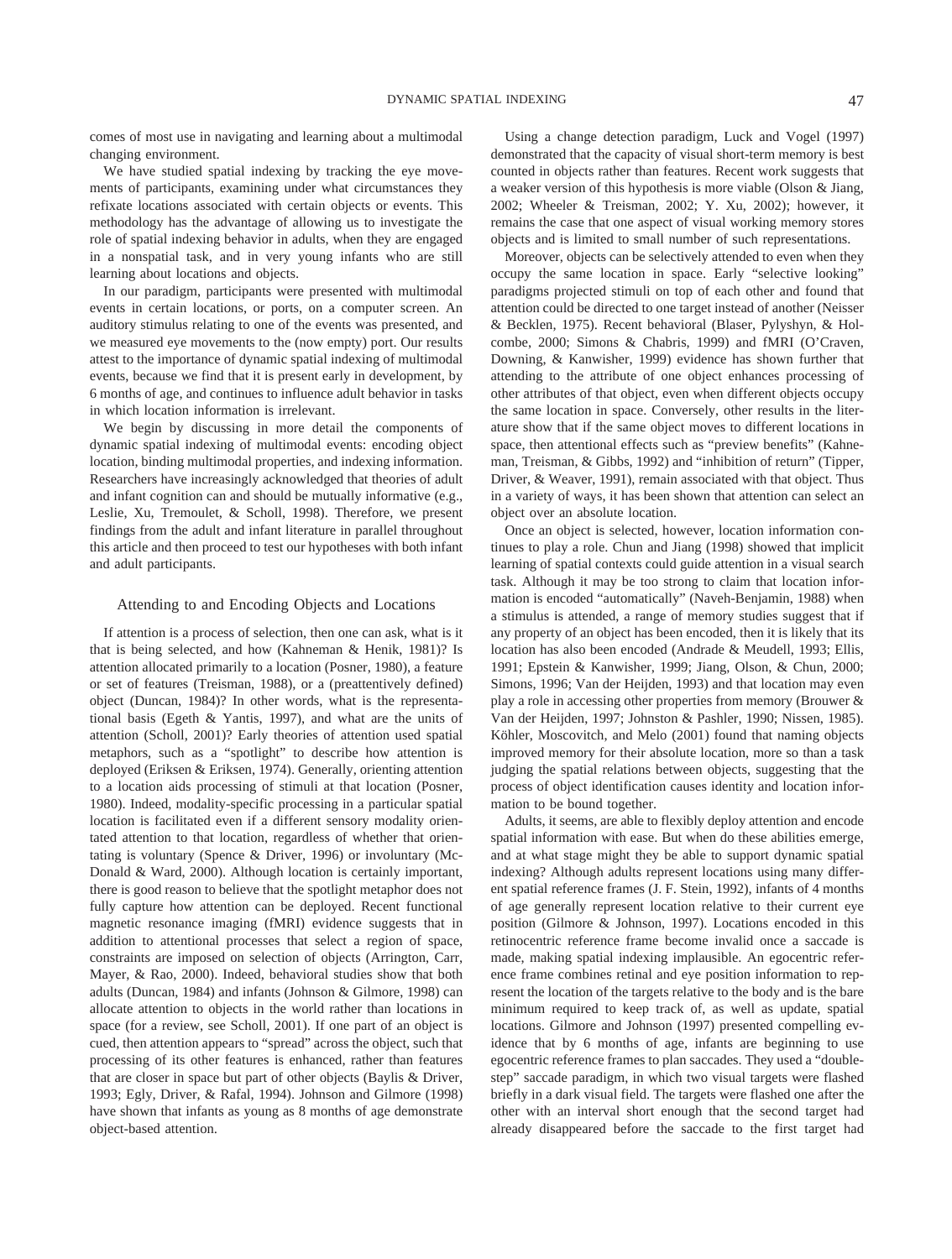finished. In this paradigm, therefore, a retinocentric reference frame would result in an incorrect saccade to the location of the second target. Gilmore and Johnson (1997) found that a movement from predominantly retinocentric reference frames to predominantly egocentric reference frames takes place between 4 and 6 months of age. Spatial indexing, as we have described it, demands that the locations of events are encoded and refixated. At around 6 months of age, infants appear to be acquiring these basic skills.

#### Multimodal Events

During the first 6 months of life, infants develop many intersensory capacities, which allow them to perceive correlations across modalities (for a review of this literature, see Lewkowicz, 2000). For example, newborns bind a visual stimulus with an auditory stimulus to the extent that they expect the sound to move with the associated object (Morrongiello, Fenwick, & Chance, 1998). This capacity develops to such a degree that by 6 months of age infants require relatively precise spatial colocation to equate visual with auditory stimuli (Fenwick & Morrongiello, 1998). Lewkowicz and Turkewitz (1980) showed that very young infants (3 weeks of age) use stimulus intensity as a way of binding sound and vision. By 4 months of age, infants not only perceive the bimodal nature of objects (Spelke, 1979, 1981) but also perceive speech bimodally (Kuhl & Meltzoff, 1982). Infants of 5 months exhibit the McGurk effect (e.g., the perception of /da/ when listening to the sound /ba/ paired with the visual input of a person saying /ga/; McGurk & MacDonald, 1976; Rosenblum, Schmuckler, & Johnson, 1997). In addition, infants of 5 months, when habituated to a bimodal presentation of rhythm (e.g., an audiovisual movie of a hammer tapping out a rhythm), dis-habituate to a unimodal presentation of a novel rhythm (e.g., just the visual of a hammer tapping, without the sound; Bahrick & Lickliter, 2000). By 5–7 months, infants can match faces with voices on the basis of the age, gender, and affective expression of the speaker (Bahrick, Netto, & Hernandez-Reif, 1998).

It is clear, therefore, that 6-month-olds can reliably perceive cross-modal co-occurrences, and use auditory information to disambiguate visual events (e.g., Scheier, Lewkowicz, & Shimojo, 2003). Certainly, it is true that a great deal of people's perceptual understanding (as well as a great deal of our responses to the environment) requires correctly correlating events across modalities. Gibson (1969) suggested that the responsiveness to invariant intersensory relations is a necessary part of the development of perception and learning. Lewkowicz (2000) suggested that this responsiveness becomes increasingly more complex throughout infancy, meaning that each perceived intersensory relation (e.g., sensitivity to offset–onset synchrony in an audiovisual event) acts as a foundation for the next relation in the hierarchy (e.g., sensitivity to duration as a fundamental property of intersensory equivalence).

The adult brain is also highly sensitive to intersensory relations (Calvert, 2001). There are many demonstrations of cross-modal identification: Stimuli in one modality altering the perception of another. Silent lip-reading activates auditory cortex (Calvert et al., 1997); auditory stimuli can produce the illusion of two flashes of light when only one was present (Shams, Kamitani, & Shimojo, 2000); and event-related-potential studies have shown that auditory stimulation modulates processing in the visual cortex (Shams,

Kamitani, Thompson, & Shimojo, 2001). In addition to such visual–auditory interactions, it has been shown that the tactile sensation of rubbing one's hands together can be influenced by sound (Jousmäki & Hari, 1998) and that perceived flavors can be altered by color (DuBose, Cardello, & Maller, 1980).

Cross-modal information plays a further, pivotal role in perception, which is of particular relevance to our interest in spatial indexing. As Driver and Spence (1998) point out, "A single modality alone cannot provide a stable representation of external space" (p. 254). Any modality in isolation can only indicate location relative to its own receptors; and these receptors, such as eyes or hands, can move freely in relation to each other and to external objects. These indeterminacies can be overcome only if information is integrated across modalities. A possible neural mechanism related to such integration has been found in the superior colliculus of several mammalian species (Meredith, 2002; B. E. Stein & Meredith, 1993). The "multimodal neurons" that exist in this region of the brain respond to different modalities in the same spatial register (B. E. Stein, Magalhaes-Castro, & Kruger, 1975). Because these neurons are closely connected with premotor maps in the superior colliculus (Harris, 1980), researchers have argued that they can be rapidly translated into orientating actions, such as a saccade (Frens, Van Opstal, & Van der Willigen, 1995). Indeed, behavioral results mirror the tight cross-modal integration found at the neural level. Driver, Spence, and colleagues (Spence & Driver, 1997; Spence, Nicholls, Gillespie, & Driver, 1998) have investigated the role of cross-modal information in exogenous spatial attention by presenting spatial cues and targets in different modalities. Judgments are faster for targets that occur on the cued side for all pairings of auditory, visual, and tactile stimuli appearing as either target or cue.

Orientating behaviors and spatial attention appear to be highly sensitive to the multimodal aspect of events. Moreover, given the robust and early developing intersensory capacities reviewed above, it is reasonable to assume that, by 6 months of age, infants are responsive to (if not capable of acting on) auditory–visual intersensory correspondence. Therefore, multimodal events appear to be an ideal tool to investigate spatial indexing in adults and 6 month-old infants.

# Indexing of Information: Pointers, Files, and Fingers

We have seen how the locations of objects and the locations of multimodal events are encoded by infants and adults. As we argued at the outset, however, in a dynamic environment these two abilities would be most useful if combined with a third: the ability to index such information. We use the term *indexing* to refer to a cluster of phenomena in which spatiotemporal continuity is encoded and tracked in the service of a cognitive or perceptual act. We discuss claims that spatiotemporal information is used to link cognitive representations to objects in the world (Pylyshyn, 2001), to reduce working memory demands (Ballard et al., 1997), and to structure an infant's developing object concept (Leslie et al., 1998).

Pylyshyn and colleagues (Pylyshyn, 2001; Pylyshyn & Storm, 1988) have hypothesized that there is a preattentive mechanism of the visual system that functions to track several objects through space simultaneously. An index is attached to an object that has been segmented from its surroundings by a set of low-level prop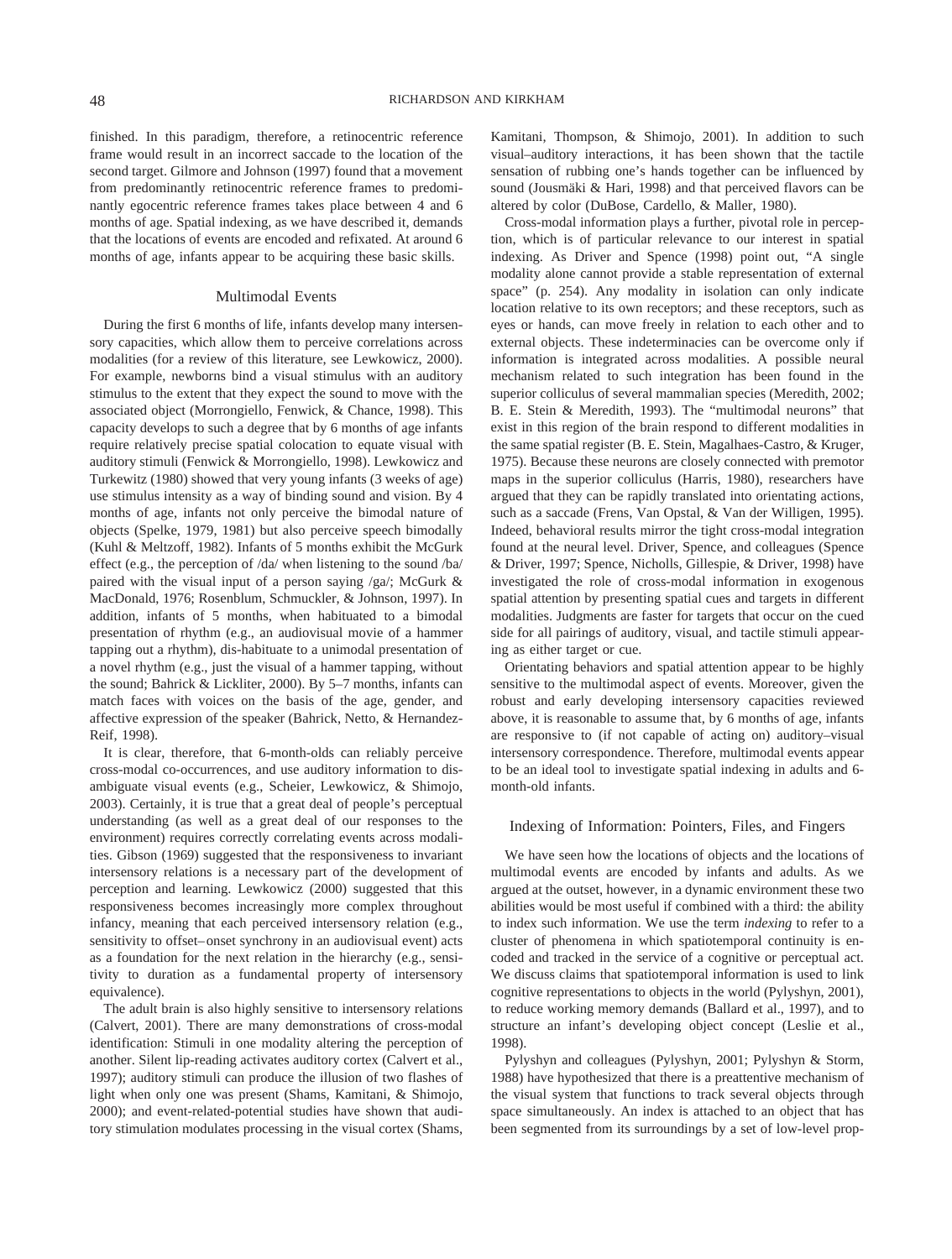erties (Scholl, Pylyshyn, & Feldman, 2001). The index itself does not store featural information but serves as a linking mechanism between the object in the world and the mental representation of its properties. Pylyshyn (2001) argued that an indexing mechanism provides a way to individuate and track objects, establish simple geometric relations such as "next to," or assign sets of features. In other words, the hypothesized visual indexing mechanism helps to "situate" vision in the world (Pylyshyn, 2001).

The multiple-object-tracking paradigm was developed by Pylyshyn and colleagues (e.g., Pylyshyn, 1989; Pylyshyn & Storm, 1988; Scholl & Pylyshyn, 1999) to investigate the capacities of such putative visual indexing mechanisms. In such studies, participants typically view a field of several identical two-dimensional objects. Some of these objects are identified as the targets, then all move around unpredictably. Participants are required to keep track of the targets among the distractors and to identify them later. There appears to be a strong effect of target set size: Participants can reliably track four or five targets, but performance rapidly deteriorates at higher set sizes (Pylyshyn & Storm, 1988). This capacity is largely unaffected if the objects disappear temporarily behind occluders (Scholl & Pylyshyn, 1999; although see Slemmer & Johnson, 2002). These results suggest that some form of mechanism is able to index and track at least four items robustly purely on the basis of spatiotemporal continuity (given that most of the cues that would be used in real world situations have been removed in this paradigm).

Studies of multiple-object tracking typically control eye movements by requiring participants to fixate a central cross for the duration of the task. Another form of visual indexing, however, can be seen by studying the eye movements of participants engaged in a more natural task of moving real objects around in the world. Ballard, Hayhoe, and Pelz (1995) gave participants the job of constructing a pattern of colored blocks from a model. One method participants could use was to look at the model area and memorize the pattern; each block in turn could be located in the resource area and then placed in the workspace. A second method, which is a less memory-intensive choice, would be to remember the color and location of one block from the model, collect it from the resource, place it in the workspace, and then consult the model again for the next block. The strategy used by participants, however, most often entailed the minimal possible memory demands. Participants would commonly fixate the model, pick up a correctly colored block from the resource area, fixate the model again, and then place the block in the workspace. Thus two fixations per block were made on the model—one to pick up color information, one to find its place in the pattern. This is a strategy of indexing, whereby just the location of an object is maintained in working memory and other properties can be "looked up" as they are needed (Ballard et al., 1997).

Further eye-tracking work demonstrated an interesting result of this interplay between indexing and memory. Spivey and Geng (2001, Experiment 2) demonstrated that participants systematically looked at a blank region of a grid when attempting to recall properties of an object that previously occupied that location. In a series of experiments, Richardson and Spivey (2000) extended this result to nonvisual properties, showing that even if participants were recalling not visual, but auditory, semantic information, they would saccade to empty regions of a grid that had been associated with that information.

Figure 1 shows a schematic of the experimental design used by Richardson and Spivey (2000, Experiment 1). On a computer monitor, participants watched a video clip of an actor relating a short piece of factual information, such as "Shakespeare's first plays were romantic comedies. His last was the Tempest." These talking heads appeared in turn in each of four ports of a  $2 \times 2$  grid. Afterward, while looking at the blank grid, participants heard a statement that related to one of the facts (e.g., "Shakespeare's last play was the Tempest") and answered whether it was true or false. During this answer period, participants' fixations in each of the four ports were coded. The "critical" port was the port that had previously contained the talking head that conveyed the relevant information. Richardson and Spivey found that there were almost twice as many fixations of the critical port than of each of the other ports. This result was replicated when the video clips were replaced by four identical spinning crosses (Richardson & Spivey, 2000, Experiment 2) and when the ports moved to the center of the screen during presentation (Experiment 5, watching condition).

A possible explanation for these results draws on the phenomena of context-dependent memory, in which memory is improved if the conditions that were present during encoding are reinstantiated during recall (e.g., Bradley, Cuthbert, & Lang, 1988; Godden & Baddeley, 1975; Winograd & Church, 1988). It is important to note that in all five experiments of Richardson and Spivey (2000; as well as in Spivey & Geng, 2001), participants' accuracy in answering the factual question never increased as a function of fixations to the critical port. This suggests that the results cannot simply be explained as an effect of context-dependent memory. Of course, one cannot make strong conclusions on the basis of null results. Although Richardson and Spivey (2000) did not find that accuracy covaried with looking patterns, it is possible that different experimental conditions or different measures (such as reaction times) might find that memory performances can be affected by looks to the critical port.

There are two additional reasons, however, that count against context-dependent memory as an explanation of Richardson and Spivey's (2000) results. First, the four ports are almost identical visually, therefore looking at the critical port does not reinstantiate a visual context that is particularly distinct from that provided by the other three ports. Second, during debriefing, none of Richardson and Spivey's participants claimed to be using a strategy of looking to the critical ports to remind themselves of the fact. In summary, participants' refixations did little to reinstantiate conditions at recall that were present during encoding and did nothing (that Richardson & Spivey, 2000, found) to improve memory. An account based on context-dependent memory would be hardpressed to account for these features of the behavior, and so Richardson and Spivey (2000) concluded that their participants were spatially indexing auditory semantic information.

In sum, there are many examples of what can be called "indexing" in adults, although the deeper similarities between these cases have not yet been established. Our particular interest is in how objects are indexed and tracked by their location. We refer to this as *spatial indexing,* though it could also be called "object indexing" or "event indexing," to emphasize this role of spatiotemporal information. It is clear that when adults are instructed to track the location of moving objects in a field of identical distractors, they can do so robustly. In addition, when participants are not instructed to pay attention to location—when it is explicitly irrelevant to the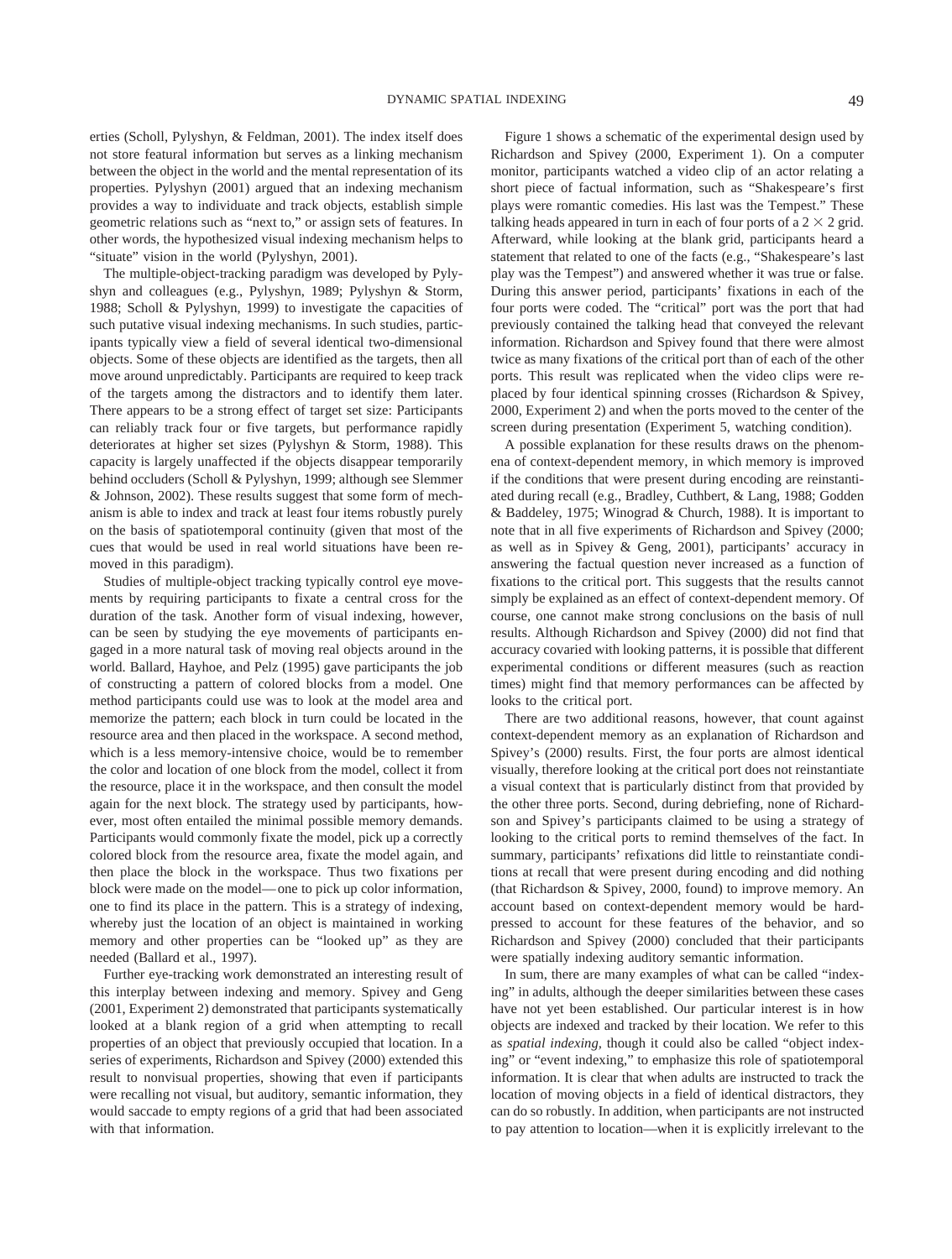

*Figure 1.* Design and results of Richardson and Spivey (2000), Experiment 1. Similar results were obtained when the video clips were replaced with a spinning cross (Experiment 2) and when eye movements were held in the center of the screen during presentation by a "virtual window" that the ports moved into (Experiment 5, watching condition). Error bars represent pooled standard errors. From "Representation, Space and Hollywood Squares: Looking at Things That Aren't There Anymore," by D. C. Richardson and M. J. Spivey, 2000, *Cognition, 76,* pp. 275 and 276. Copyright 2000 by Elsevier Science. Adapted with permission.

task of remembering spoken facts—adults continue to spatially index information and systematically fixate empty locations. In this way, spatial indexing occurs across different paradigms and task demands as a prevalent feature of adult behavior.

It has been argued that indexing, or tracking spatiotemporal information, plays a pivotal role in an infant's developing "object concept." Leslie et al. (1998) recently proposed a theory that drew together aspects of Pylyshyn's (1989, 2001) theory of visual indexing, and Kahneman and Treisman and colleague's (Treisman, 1988; Kahneman et al., 1992) object file theory. In their account, infants have object indexes: mental tokens that function as pointers to objects and track their location. Initially, objects are indexed only by location (i.e., features play little or no role in object individuation); later on in infancy, "dual-route" indexing develops, allowing indexing of objects using both featural as well as location information (Leslie et al., 1998). A series of studies by F. Xu and Carey (1996), in which objects were placed behind a screen after being presented either simultaneously to the infant, or one at a time, supports this idea by showing that 10-month-olds could individuate the objects only when they saw them at the same time, whereas 12-month-olds could individuate the objects in both conditions. Using similar methods, Tremoulet, Lee, and Leslie (1998; cf. Kaldy & Leslie, 2003) found that 6- and 9-month-olds did not look longer when the shape of objects unexpectedly changed, suggesting that they do not bind this information to the object representation.

These studies provide elegant preliminary evidence for the primacy of spatiotemporal information as a cue to object individuation. They do not, however, address infants' ability to track these objects continually through space (e.g., as the multiple-objecttracking paradigm does for adults' tracking abilities) or to encode object locations for memory.

# Dynamic Spatial Indexing of Multimodal Events by Adults and 6-Month-Olds

In the context of a dynamic environment and multiple sensory modalities, certain aspects of the perceptual system—object location encoding, cross-modal integration, and indexing—would have a particular utility when operating in concert. This cluster of abilities has not been directly investigated before. Various forms of indexing have been studied in infants and adults, but they have only used static information (Richardson & Spivey, 2000) or only presented visual stimuli (e.g., Ballard et al., 1997; Leslie et al.,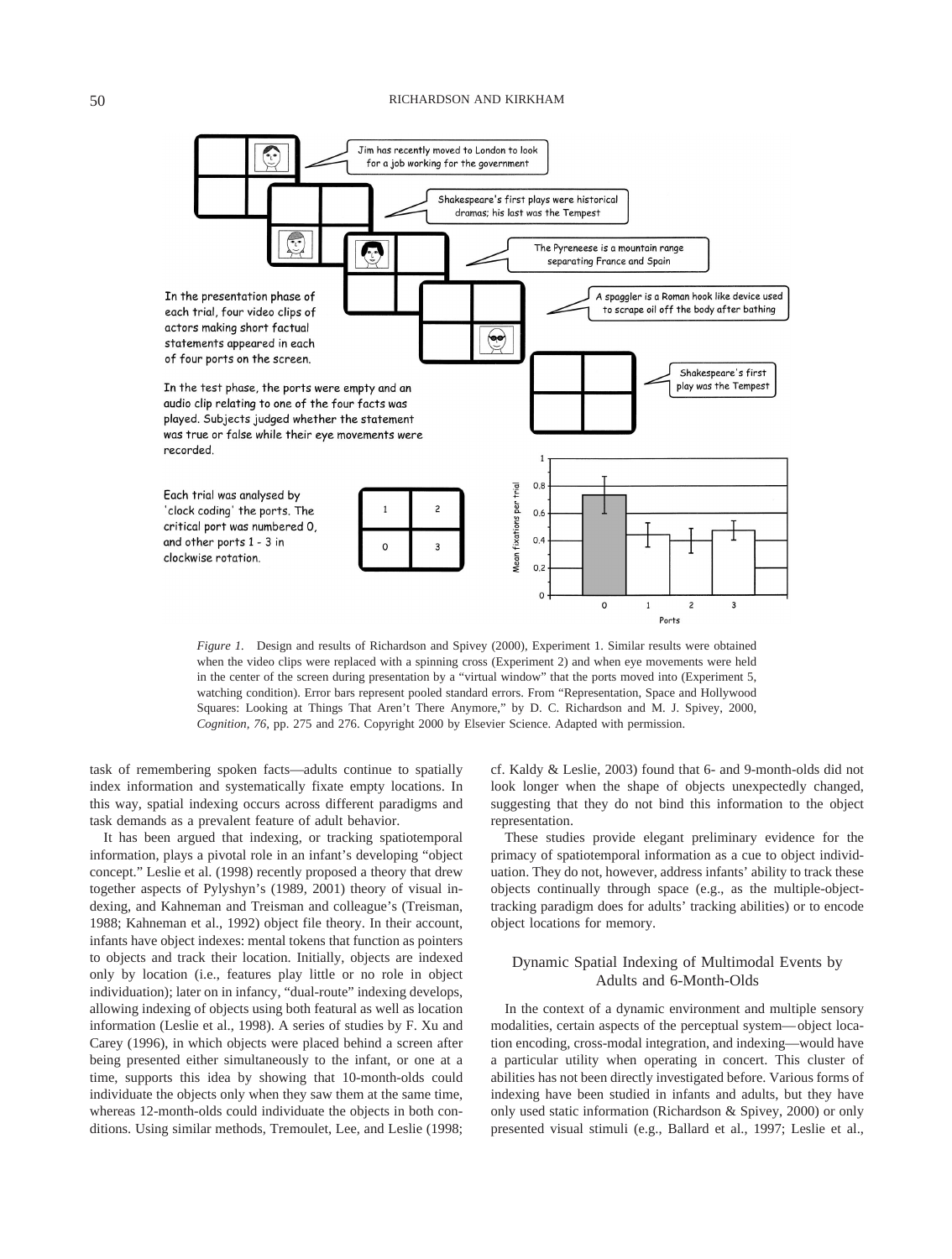1998; Scholl & Pylyshyn, 1998). Therefore, to study dynamic spatial indexing of multimodal events, we modified Richardson and Spivey's (2000) paradigm such that participants were presented with multimodal events and required to encode and track moving locations.

We hypothesized that a propensity for spatial indexing is not just a feature of the mature adult visual system but emerges by 6 months along with some of the first uses of adult-like spatial reference frames (Gilmore & Johnson, 1997). To investigate spatial indexing in infants, we developed a simplified version of Richardson and Spivey's (2000) paradigm. Infants were shown movies of brightly colored toys that moved in time to a sound. Test phases consisted of the auditory element of the movie alone, and infants' looking times to empty ports on the screen were measured.

With these parallel adult and infant paradigms, we investigated three empirical questions. First, how dynamically can adults index factual, auditory information? Specifically, if adults associate information with a port on a computer screen, will they still make a saccade to that empty port if it moves around the screen? Second, if infants are sensitive to a wide range of perceptual cues, will they saccade to a blank region of a computer screen when they hear a sound that was previously associated with a multimodal event occurring in that location? Third, will infants be able to bind a multimodal event to a port that moves around the screen prior to the test phase?

# Experiment 1

Richardson and Spivey (2000) presented evidence that when their participants indexed semantic facts, they did not use retinotopic oculomotor coordinates or absolute locations in space. It is not clear, however, what frame(s) of reference spatial indexing does use or whether locations can be spatially updated independently of one another. In the adult literature there are several examples of attentional effects adhering to one or more objects as they move through space (Scholl & Pylyshyn, 1999; Tipper et al., 1991). For example, in Kahneman et al.'s (1992) "reviewing paradigm," participants first saw a preview field, consisting of a number of boxes, each of which could contain a letter. Later, participants saw a target field consisting of the same number of boxes and a single letter, which was to be named as quickly as possible. Kahneman et al. found an object-specific preview advantage: Identification was facilitated if the target letter had been seen in the same box in the preview field. This effect was found even if the boxes changed location by smoothly animating between the preview and target fields. These results suggest that the effect of letter identity was not bound to an absolute location but moved with its associated box. Therefore, simple visual properties can be bound to a moving object.

The current experiment incorporates elements of Kahneman et al.'s (1992) study with the Richardson and Spivey (2000) paradigm to investigate whether complex, auditory, semantic information can be bound to a moving object. Rather than using a  $2 \times 2$ grid of ports that remained in one location or moved around as a whole, in the current experiment, two separate ports, or boxes, were used. A spinning cross appeared in each of these ports while the participant heard a short fact. Then, before the question period, the ports either stayed in place, moved clockwise or moved counterclockwise (see Figure 2). In the following analyses, the "critical" port (or critical location) refers to the port that was previously associated with the fact that is questioned. During the question period, fixations were counted in the critical and noncritical ports. Following Richardson and Spivey (2000) and Kahneman et al. (1992), we hypothesized that regardless of any movements the ports make, during the question period there will be more fixations in the critical port.

#### *Method*

*Participants.* Twenty-two undergraduate students participated in exchange for course credit. All had vision that was normal or corrected-tonormal by soft contact lenses.

*Apparatus.* Eye movements were monitored by an ISCAN (Burlington, MA) eyetracker mounted on top of a lightweight headband. The eye camera provided an infrared image of the left eye sampled at 60 Hz. The center of the pupil and the corneal reflection were tracked to determine the direction of the eye relative to the head. A scene camera, yoked with the view of the tracked eye, provided an image of the participant's field of view. Gaze position (indicated by crosshairs) was superimposed over the scene camera image and recorded onto a Hi8 (Sony) VCR with 30-Hz frame-by-frame playback. Accuracy of the gaze position record was approximately 0.5° visual angle. A microphone picked up the auditory stimuli and the participants' verbal responses, and the video record was synchronized with the audio record for all data analysis. The calibration grid and stimuli were presented on a Macintosh 7200/90 computer with a 20-in. (50.8-cm) monitor and external speakers.

*Stimuli.* Sixty-four short statements were constructed. The statements either were factual (e.g., "In Fiji, 46% of the population is under 14, and the life expectancy is about 40 years") or concerned fictional characters (e.g., "Try as he might, Gary could not stop himself from alphabetizing other people's CD collections"). For each fact, a question was constructed. For half of these the correct answer was "no" (e.g., "Is 14% of the population of Fiji over 46?"), and for the other half the answer was "yes" (e.g., "Did Gary have an obsessive habit?"). The statements and questions were recorded by an experimenter and converted into mp3 sound files. All auditory stimuli were recorded in mono and then played at equal volume through two speakers on either side of the computer monitor.

A spinning red cross was presented while participants listened to the facts. The cross subtended approximately 6° of visual angle. The cross appeared in one of two ports placed in the left and right halves of the screen. Each port was a black box frame subtending approximately 9° of visual angle.

*Design.* To mask our hypothesis, we asked participants to sign a consent form that suggested that the study was concerned with "how fixing the eyes on a certain point might affect memory for facts." They were instructed to fixate the spinning cross whenever it appeared, and it was implied that the eye tracker was used solely to ensure compliance. The eye tracker was then calibrated by using a  $3 \times 3$  grid of red dots on the computer monitor. After calibration, participants completed 32 trials of the experiment.

Figure 2 shows a schematic of a trial. First, the two ports appeared on the left and right halves of the screen. At random, a fact sound file was then played, and for the duration, the spinning cross appeared in one of the ports. This was repeated by using another fact and the other port. Then participants saw one of three movement conditions. For 3 s, the ports either remained in place or moved into vertical alignment in the top and bottom halves of the screens. The ports took a circular path and moved in either a clockwise or a counterclockwise direction while maintaining their local orientation. In 12 of the 32 trials, the ports remained in position; in 10, they moved clockwise; and in another 10, they moved counterclockwise.

With the two ports visible, and no spinning cross present, a question sound file was played. The question related to one of the previous two facts, selected at random. Participants held the mouse in their hand, and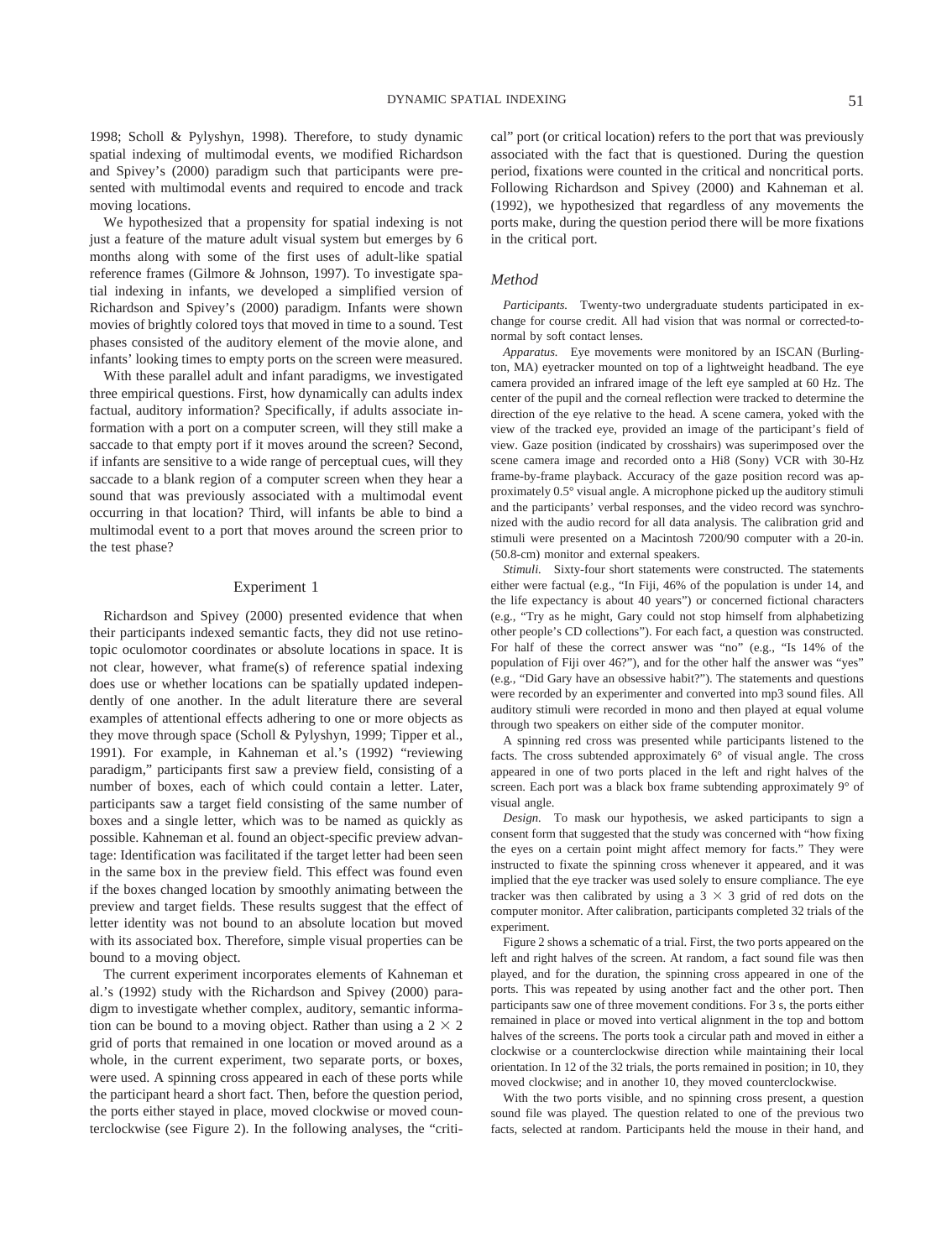#### 52 RICHARDSON AND KIRKHAM

![](_page_6_Figure_1.jpeg)

*Figure 2.* Schematic of Experiment 1. NRA = National Rifle Association.

after answering "yes" or "no" out loud, clicked the mouse button to start the next trial.

#### *Results*

Participants' eye movements during the fact presentation periods were checked to ensure that participants complied with instructions and fixated the red cross whenever it appeared. Debriefing sessions indicated that participants either had no hypothesis or guessed that the eye tracker was only used for this purpose. Therefore, they were not aware that their eye movements during the question period were of interest to the experimenters.

The participants' eye movements were analyzed in the period beginning from the onset of the question and ending with the participants' response. The coder did not hear which question had been associated with which fact, and so did not know which port was the critical location. The number of fixations in each port was counted. A fixation was operationalized as steady eye-position crosshairs for 100 ms or more (three frames on the video tape). The criterion of 100 ms was chosen to exclude crosshair movement that was due to blinking or saccades across a port. The participants' verbal responses were also coded and are discussed separately in the *Accuracy analyses* subsection below.

*Fixation analyses.* A 2 (port type: critical vs. noncritical)  $\times$  3 (movement condition: stay vs. clockwise vs. counterclockwise) analysis of variance (ANOVA) on fixations revealed a highly significant effect of port type,  $F(1, 21) = 27.56$ ,  $MSE = 0.425$ ,  $p < .001$ . The critical ports received more than twice the number of looks than the noncritical port (mean fixations: critical  $= 1.10$ , noncritical  $= 0.50$ ). Effect size analysis (Cohen, 1988) shows that this port type effect was large  $(d = 1.02)$ . There was no main effect of movement type  $(F < 1)$ . In addition, there was no interaction between port and movement conditions  $(F < 1)$ , suggesting that regardless of how they moved, the critical ports were looked at far more often (see Figure 3).

Using a separate 2 (port type: critical vs. noncritical)  $\times$  4 (absolute location: left vs. right vs. top vs. bottom) ANOVA, we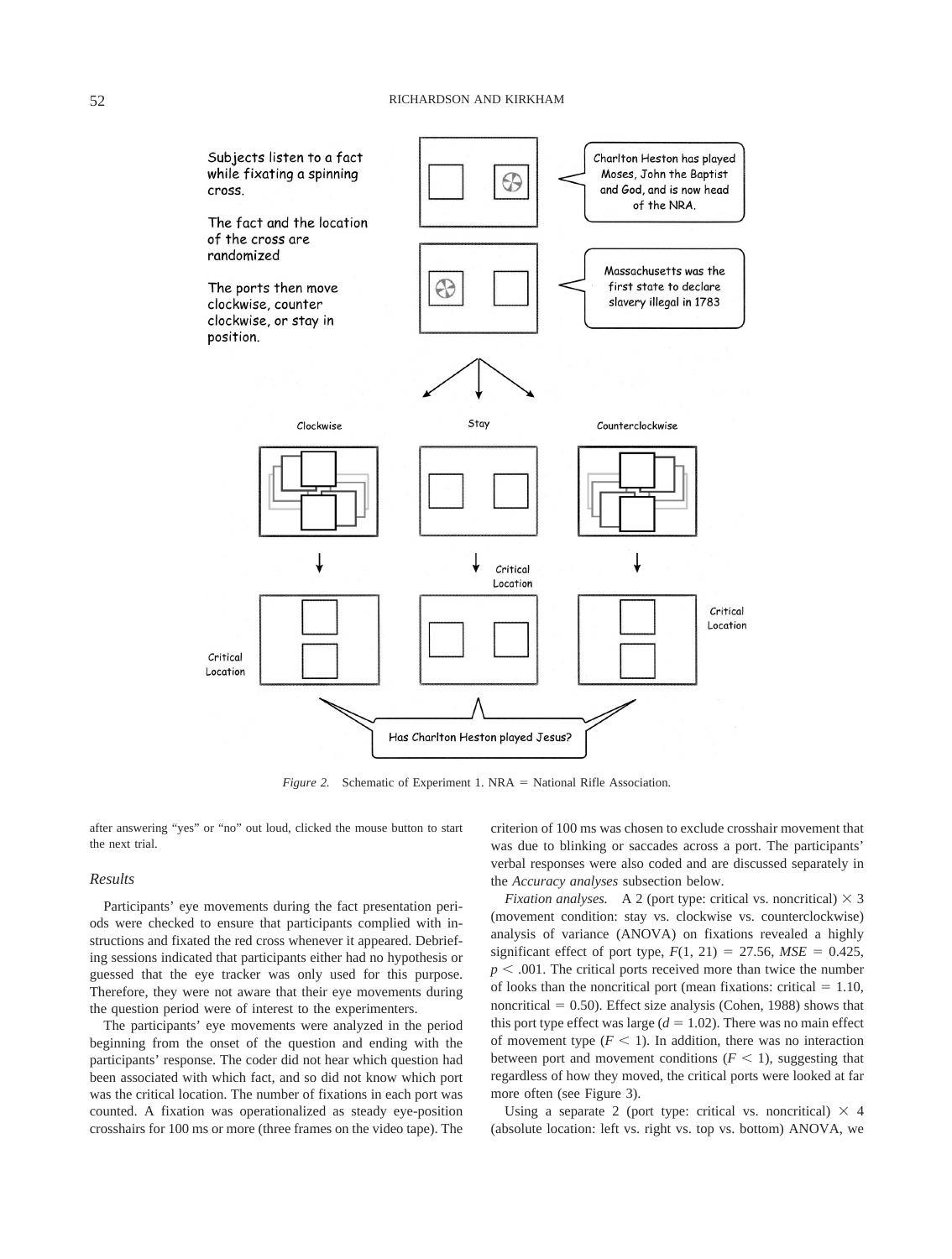![](_page_7_Figure_2.jpeg)

*Figure 3.* Experiment 1 results. Error bars represent 95% confidence intervals. The effect of port type was significant ( $p < .001$ ). Gray bars indicate critical port type; white bars indicate noncritical port type.

found no main effect of the absolute location of the ports  $(F < 1)$ . There was, however, a significant interaction between port type and absolute port location,  $F(3, 63) = 3.04$ ,  $MSE = 0.192$ ,  $p <$ .05. The difference between critical and noncritical ports was greater for the left (0.85) and right (0.73) positions than for the top (0.35) and bottom (0.48) positions. This interaction with absolute screen location does not impact our hypothesis, however, because simple effects analyses show that in every position, the critical ports were always looked at significantly more often: left, *F*(1,  $21) = 22.82$ ,  $MSE = 0.351$ ,  $p < .001$ ; right,  $F(1, 21) = 16.92$ ,  $MSE = 0.345$ ,  $p < .001$ ; top,  $F(1, 21) = 10.18$ ,  $MSE = 0.131$ ,  $p <$ .01; bottom,  $F(1, 21) = 15.08$ ,  $MSE = 0.167$ ,  $p < .01$ .

A final analysis examined the effect of recency. The data were coded according to whether the question referred to the fact that was heard first (nonrecent) or last (recent) during the presentation phase. A 2 (port type: critical vs. noncritical)  $\times$  2 (recency: recent vs. nonrecent) ANOVA revealed no main effect of recency  $(F \leq$ 1). Moreover, there was no interaction between recency and port type  $(F \leq 1)$ , showing that regardless of whether participants were questioned about a fact that they had just heard or one they had heard previously, they looked more often at the critical port.

*Accuracy analyses.* Participants gave the correct verbal response on an average of 77% of trials. The accuracy of participants' answers was compared with their looking behavior by comparing trials in which no looks were made to the critical port with trials in which one or more looks were made to the critical port. Three participants had to be removed from this analysis because they did not contribute to every cell of the design. A 3 (movement condition: stay vs. clockwise vs. counterclockwise)  $\times$ 2 (critical look: no looks vs. 1 or more looks) ANOVA was performed on the accuracy data of the remaining participants, and revealed no significant main effects. Accuracy did not seem to be affected by the movement of the ports (clockwise  $= 79\%$ , counterclockwise  $= 74\%$ , stay  $= 77\%$ ;  $F < 1$ ). Moreover, if the critical port was looked at (76%) or not looked at (77%), accuracy did not differ substantially  $(F \leq 1)$ . There was, however, a significant interaction between movement condition and critical looks, *F*(2,  $36$  = 3.33, *MSE* = 0.045, *p* < .05. This interaction was driven by one anomalous cell (trials in which there was a counterclockwise movement, and a look to the critical port), which had an unusually low accuracy level of 66% and significantly differed from some of the other cells (Fisher's least significant difference  $= 14\%$ ). The remaining five cells had accuracy levels between 75% and 83%, which did not differ significantly from each other.

Accuracy was also analyzed with a 4 (absolute location: left vs. right vs. top vs. bottom)  $\times$  2 (critical look: no looks vs. 1 or more looks) ANOVA. Six participants had to be removed from this analysis for not contributing to all cells in the design. The main effect of absolute location on accuracy was not significant  $(F \le 1)$ , nor was the main effect of critical look  $(F \leq 1)$ . There was no reliable interaction between absolute location and critical look,  $F(3, 45) = 1.49, p = .23.$ 

# *Discussion*

Richardson and Spivey's (2000) main finding was replicated in this experiment: When answering a question, participants had a strong tendency to fixate the empty port that had previously been associated with the relevant factual information. This experiment further demonstrated that the effect held even if the ports occupied different locations during the presentation and test periods. Indeed, regardless of whether the ports moved or stayed still, participants were about twice as likely to look to the critical port than the noncritical port. As in several previous experiments (Richardson & Spivey, 2000; Spivey & Geng, 2001), participants were not more or less likely to get the factual question correct if they looked at the critical port. Moreover, in this experiment the two ports were visually identical squares that were in different locations during fact encoding and retrieval, providing stronger evidence against a contextual memory explanation. We conclude that spatial indexing can associate complex, semantic information to a moving object, in a manner analogous to the "previewing effect" of letter identity binding to objects (Kahneman et al., 1992).

# Experiment 2

To examine infants' spatial indexing abilities, we tested 6-month-old infants by using a simplified version of Experiment 1, in which the ports remained stationary. Infants were presented with two bimodal cues (visual and auditory stimuli) and then their memory of an amodal attribute (spatial location) was probed by playing the sound previously associated with the visual stimulus. As in Experiment 1, during the test trials, the critical location was defined as the port which had previously been associated with the auditory stimuli. Similarly, our hypothesis was that infants would look more at the critical location, even though both of the ports on screen were empty during the test trials.

# *Method*

*Participants.* Eleven full-term 6-month-old infants (7 female, 4 male) composed the final sample (age:  $M = 6.24$  months,  $SD = 0.43$ ). Five additional infants were observed but not included in the analyses because of fussiness  $(n = 2)$  or poor calibration of point of gaze (POG;  $n = 3$ ). The infants were recruited by letter and telephone from hospital records and birth announcements in the local newspaper. Parents and infants received a small gift (a baby T-shirt or toy) for their participation.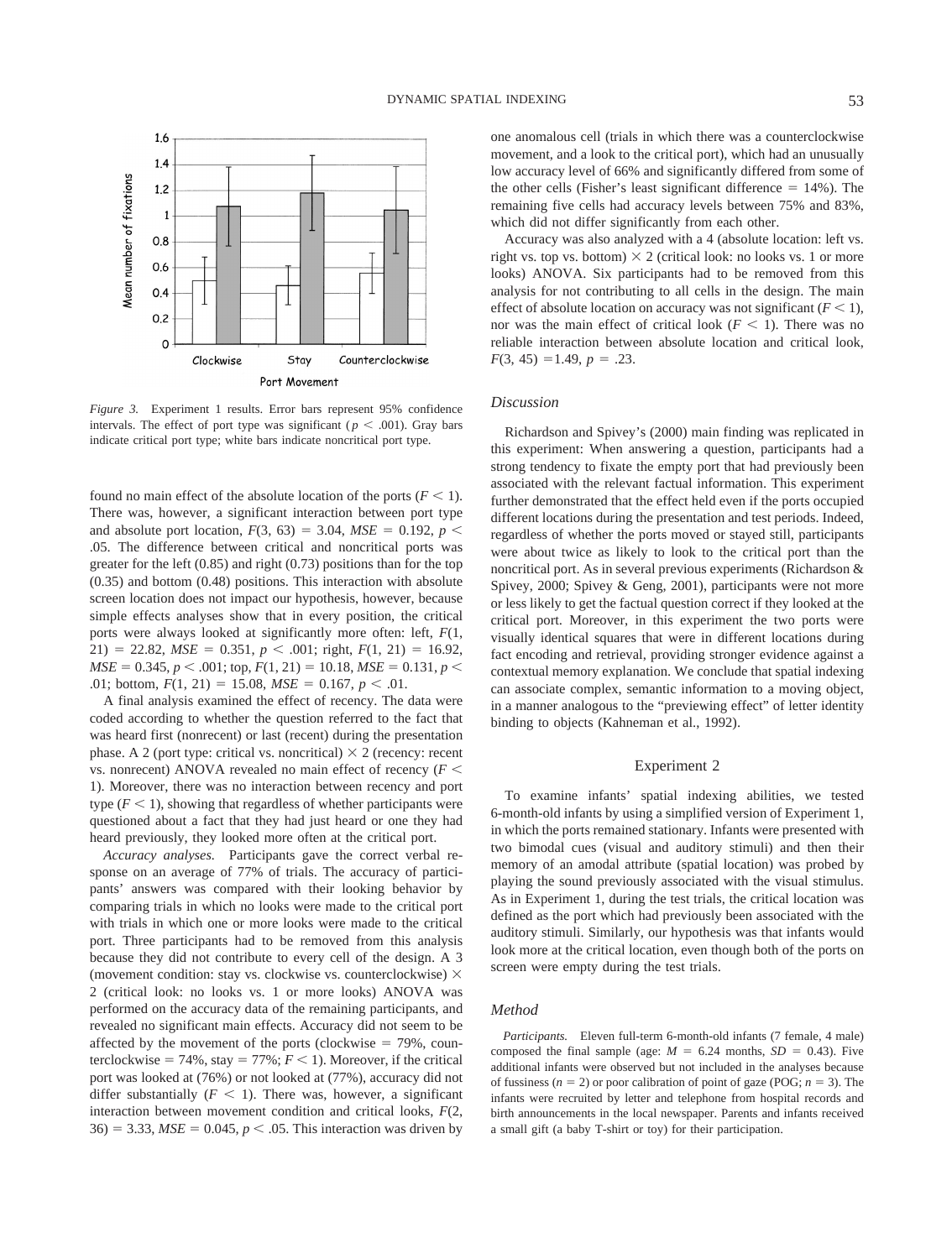*Apparatus.* A Macintosh G4 computer and 76-cm color monitor were used to present stimuli. The infants were shown the stimulus displays as their eye movements were recorded. An Applied Science Laboratories (Bedford, MA) Model 504 corneal reflection eye tracking system was used to collect eye movement data. A remote pupil camera with a pan/tilt base was placed on the table below the stimulus monitor. The stimulus viewed by the infant was imported directly into the eye tracker computer from the Macintosh. The eye tracker also fed a signal into a videotape recorder in the form of crosshairs superimposed on the stimulus for purposes of off-line data coding (see the *Results* section). Figure 4 shows the layout of the laboratory.

*Procedure.* Infants were tested individually while seated in a caregiver's lap 100 cm from the stimulus monitor. Each session required two experimenters, an "observer" and a "video experimenter." The observer watched the infant through a peephole in one of the two partitions extending out from either side of the stimulus monitor and held a remote control that directed the pupil camera. The video experimenter sat behind the stimulus monitor and watched an image of the infant's pupil on a 25-cm achromatic monitor, and the POG and stimulus on the VTR monitor. Both the observer and the video experimenter were out of sight of the infant (see Figure 4). Before the stimulus presentation, the room lights were turned off and the infant was shown an Ernie and Bert cartoon to engage his or her attention as the observer directed the pupil camera toward the infant's eye with the remote control. After the left eye of the infant was in view, the video experimenter changed from this "manual" mode of camera control to an "automatic" mode, during which the camera remained directed at the pupil despite small displacements of the infant's head (via an algorithm built into the eye tracker). (Occasionally during the experiment, the infant moved his or her head more quickly than the camera could follow, such that the pupil was lost from view. At this point the video experimenter changed from the automatic mode back to manual, the observer again located the pupil in the camera, and automatic control was resumed.)

Following acquisition of the pupil image, and as the infant watched the cartoon, adjustments were made on the eye tracker to maximize robustness of the POG. This varied somewhat from infant to infant with respect to reflectance of infrared and visible illumination (corneal and pupil reflection, respectively). The infant was then shown a dynamic flashing circle to attract his or her attention (the "attention-getter"); this attention-getter was used to calibrate the infant. The eye tracker was calibrated on each infant's

![](_page_8_Figure_4.jpeg)

left eye by using a two-point calibration routine (i.e., the POG for upper left and lower right locations were used, and other locations were interpolated by the computer) and then checked against two different points.

If the calibration was satisfactory, the first block of the experiment was begun. Each block consisted of six presentation trials and two test trials (see below). Blocks were presented repeatedly until the infant lost interest in the stimuli and did not return his or her gaze to the screen when the attention-getter appeared.

*Stimuli.* The ports consisted of two boxes with white outlines that were presented on a black background. The boxes subtended approximately 11.4° of visual angle and each were centered approximately 10.3° from the midline. When required, the attention-getter appeared in the center of the screen, subtending 5.2° at its fullest extent.

The stimuli consisted of two Quicktime movies of objects moving in time to repeated sounds. For each infant, two objects were randomly chosen from a set of four (a rattle, a toy cat, a toy dog, and a toy duck). Each object subtended approximately 8° of visual angle. The objects were randomly allocated a sound each from a set of four. The sounds differed from each other in their rhythm, tone, and pitch changes. These elements were combined in two 8-s Quicktime movies, during which the objects moved within their port in time with their sounds. For example, one sound was a telephone-like "Brring!" that occurred once a second—in time to this, the object vibrated. Another sound was a melodic "de dump" sound that occurred twice a second, during which the objects rotated 45° back and forth to one side and then the other. When creating the stimuli, we ensured that (a) in each event visual and auditory elements were synchronous and (b) the two events were highly distinct from one another. The events were randomly assigned to the left and right ports and appeared only in those locations for the entire duration of the experiment.

*Design.* Figure 5 presents a schematic of the experimental design. Each block consisted of six presentation trials and two test trials. Each trial began with a centrally placed attention-getter that flashed on and off in time to siren-like sound. This remained on screen until the video experimenter pressed a button to signal that the infant had fixated it.

The six presentation trials were made up of three pairs of trials. Each pair consisted of presentations of each of the two multimodal events in their respective locations. Order of presentation within the pairs was randomized. This constraint meant that across the six presentation trials, the order of presentation was pseudorandomized: The infant never saw the same event more than twice in succession.

The six presentation trials were followed by two test trials, interspersed once more with the attention-getter, so that the test trials began with the infant fixating the center of the screen. In each test trial, the infant was presented with the auditory element of one of the multimodal events. This sound lasted for 8 s, during which the infant viewed two empty ports. After gaze was returned to center again by the attention-getter, the empty ports display was brought back and the auditory element of the other event was presented for 8 s.

The block of six presentation trials and two test trials was repeated. The experiment was an infant-controlled procedure and stopped when the infant no longer responded to the attention-getter.

#### *Results*

Figure 6 shows an example scanpath of an infant in two test trials of our experiment. In this case, one can see that the majority of the infant's fixations are to the critical side of the screen. This trial is a particularly striking example of the looking behavior we hypothesized. To demonstrate that other infants showed a similar effect, we measured the total amount of time the infants spent looking to each side of the screen. Looking times (rather than the fixation counts used in Experiment 1) were used as the dependent variable, because infant eye position signals can be noisier than *Figure 4.* Laboratory setup for Experiments 2 and 3. those from adults. If the track was jittery, a fixation was not always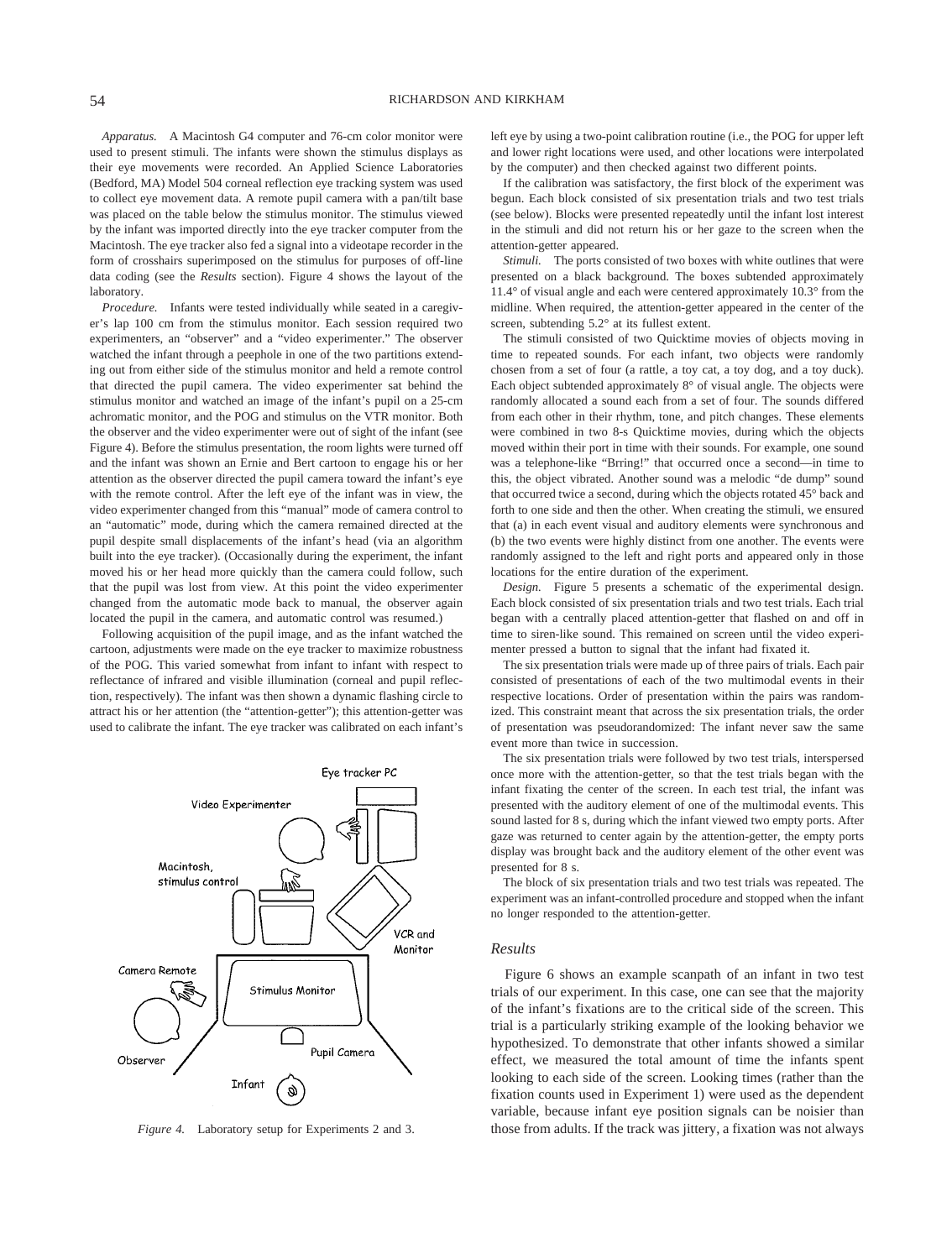![](_page_9_Figure_1.jpeg)

*Figure 5.* Schematic of Experiment 2. On the computer screen, the background was black, box lines were white, and stimuli were in full color.

registered by the software, but the side of the screen that was fixated could easily be discriminated from the recording.

Infants completed between 2 and 10 test trials  $(Mdn = 6)$ . Each test trial was coded blind from video tape by two coders. A divider was placed down the center of the display. Using stopwatches, one coder measured the total length of time during the test trial that the crosshairs appeared on the left half of the screen, and another coder did the same for the right half of the screen. The volume on the display was muted, so that the coders could not hear what sound was being played and hence did not know which was the critical location.

A 2 (location: left vs. right)  $\times$  2 (port type: critical vs. noncritical) repeated measures ANOVA revealed a significant main effect of port type,  $F(1, 10) = 5.84$ ,  $MSE = 0.746$ ,  $p < .05$ . During test trials, infants looked longer at the critical location than at the noncritical location ( $M = 2.77$  s vs.  $M = 2.14$  s, respectively; see Figure 7). Effect size analysis shows that this is a large effect  $(d =$ 0.88). There was no effect of absolute location; looking time to either side of the screen was not reliably different  $(M, \text{ left} =$ 2.65 s; *M*, right = 2.26 s;  $F \le 1$ ). Although the effect of port type was numerically larger when the test trial was on the left rather than the right, this interaction between location and port type was not significant,  $F(1, 10) = 4.22$ ,  $p = .07$ .

Possible recency effects were tested by coding a trial as "recent" if the infant was tested on a sound that had been part of the

![](_page_9_Figure_7.jpeg)

*Figure 6.* Scanpath of a 6-month-old infant during two test trials of Experiment 2. Circles represent fixations.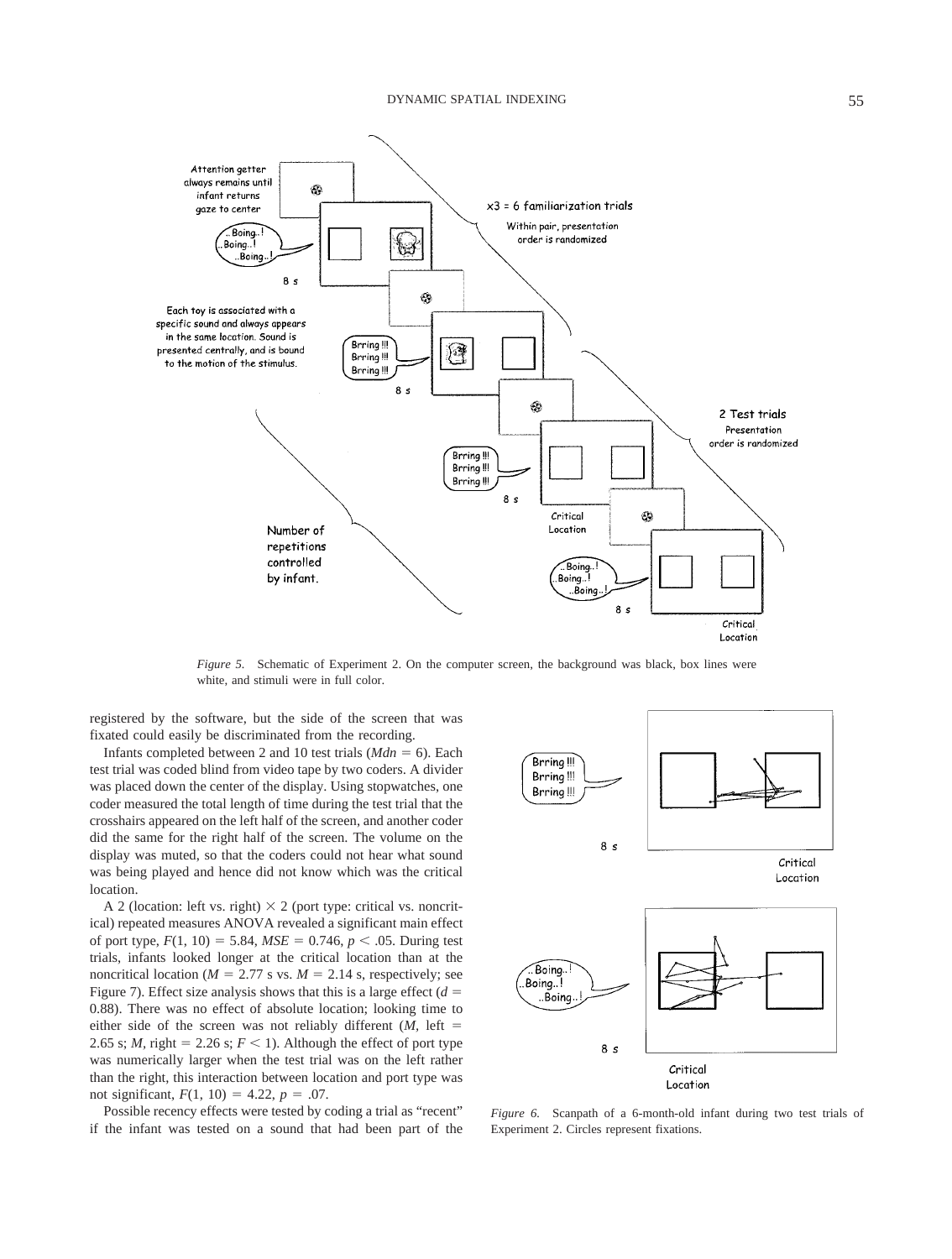*Figure 7.* Experiment 2 results. Error bars represent 95% confidence intervals. The effect of port type was significant ( $p < .05$ ).

immediately prior presentation trial and as "nonrecent" if there had been other intervening trials. A 2 (recency: recent vs. nonrecent)  $\times$ 2 (port type: critical vs. noncritical) repeated measures ANOVA showed no significant main effect of recency,  $F(1, 10) = 2.50$ , *p*  $=$ .16, and no interaction between recency and port type ( $F$  < 1). Therefore, infants looked longer at the critical port during the test trials regardless of whether the sound had been part of the previous presentation trial or whether there had been other sounds presented in between.

# *Discussion*

Infants of 6 months of age looked reliably longer to the critical side of the screen than to the noncritical side of the screen. These results suggest that the infants had (a) bound the toy and its associated sound together such that they anticipated co-occurrence of the two and (b) bound both the events to a specific location such that on hearing the associated sound, they looked significantly longer at that specific location. One interpretation of this behavior is that the infants were predicting a visual event to occur in that location.

This result concurs with Von Hofsten's (1980) finding that, at the same age, babies exhibit anticipatory reaching to moving objects and with Clifton, Muir, Ashmead, and Clarkson's (1993) finding that, at around 6 months of age, infants start to use an auditory cue to reach toward an object in the dark. Experiment 2 demonstrates, therefore, that infants can associate a multimodal event with a location and access it with an auditory cue. This is just one step short of the spatial indexing shown by our adult participants, which occurred even if the ports changed location.

#### Experiment 3

This experiment was designed to test the flexibility of spatial indexing in 6-month-olds by moving the blank ports from vertical to horizontal alignments after familiarization. We predicted that, like adults, infants' spatial indexing would not be disrupted by movement of the ports, and that they would make more saccades to the critical location during test trials.

# *Method*

The apparatus and procedure were identical to Experiment 2.

*Participants.* Twelve full-term 6-month-old infants (6 female, 6 male) composed the final sample (age:  $M = 5.92$  months,  $SD = 0.28$ ). Six additional infants were observed but not included in the analyses because of fussiness  $(n = 3)$  or poor calibration of POG  $(n = 3)$ . The infants were recruited by letter and telephone from hospital records and birth announcements in the local newspaper. Parents and infants received a small gift (a baby T-shirt or toy) for their participation.

*Stimuli.* The stimuli were the same as those used in Experiment 2, but to accommodate the movement of the ports, their on-screen size was reduced. The attention-getter subtended 4° of visual angle, and the ports subtended 8.6° and were spaced 8° from the center of the screen in both their vertical and horizontal alignments.

*Design.* The design of this experiment was identical to Experiment 2, apart from the changes to the presentation trials described here. At the start of the block, the two ports were aligned vertically on the screen, and the multimodal events occurred in the top and bottom positions. After the six presentation trials, gaze was returned to center by the attention-getter, and then the ports smoothly translated in either a clockwise or anticlockwise direction while maintaining their local orientation. During this movement, the ports maintained their orientation. This animation took 4 s. The two test trials then occurred exactly the same as in Experiment 2. Finally, the ports smoothly translated back to their original places in a vertical alignment, so that a new set of presentation trials could begin again.

#### *Results*

Infants completed between 3 and 16 test trials  $(Mdn = 6)$ , and the data were coded in the same way as in Experiment 2, with an additional between-participants variable of direction of translation. Thus, we analyzed the data with a 2 (location: left vs. right)  $\times$  2 (port type: critical vs. noncritical)  $\times$  2 (translation: clockwise vs. counterclockwise) repeated measures ANOVA. As hypothesized, there was a significant main effect of port type,  $F(1, 10) = 36.38$ ,  $MSE = 0.360$ ,  $p < .001$ . Infants looked longer at the critical location ( $M = 2.81$  s) than at the noncritical location ( $M = 1.77$  s), as shown in Figure 8. The size of the port type effect was large  $(d = 1.24)$ . The main effect of absolute location was not significant (*M*, left = 2.01; *M*, right = 2.57),  $F(1, 10) = 3.82$ ,  $p = .08$ .

![](_page_10_Figure_15.jpeg)

*Figure 8.* Experiment 3 results. Error bars represent 95% confidence intervals. The effect of port type was significant ( $p < .001$ ).

![](_page_10_Figure_17.jpeg)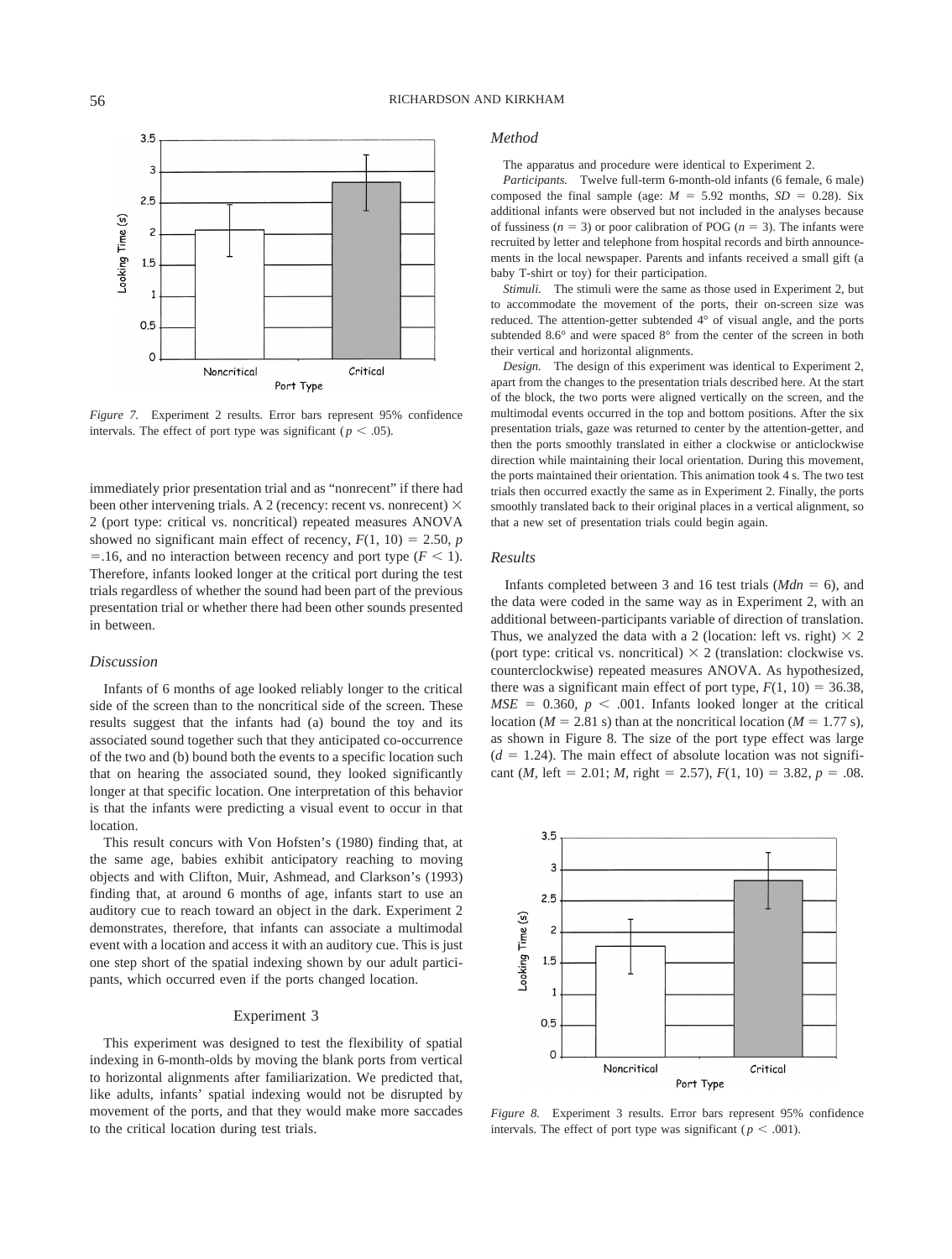The interaction between location and port type did not approach significance  $(F < 1)$ .<sup>1</sup>

There was a significant main effect of translation direction, *F*(1,  $10) = 9.64$ ,  $MSE = 1.129$ ,  $p < .05$ , such that infants looked more overall when the preceding rotation had been in a clockwise (2.77 s) rather than a counterclockwise direction (1.81 s). The effect size of translation direction was large  $(d = 1.26)$ , but it did not significantly interact with either absolute location  $(F \leq 1)$  or port type  $(F < 1)$ , nor was there a significant three-way interaction between all the variables  $(F \leq 1)$ . We investigated whether this rotation preference was in some way related to a preference the infants may have had for presentation events that occurred in the top versus the bottom of the screen. A new variable, presentation location, indicated whether at test the infant was looking at a port that (during presentation) had been on the top or on the bottom. The main effect of presentation location was not significant  $(F \leq$ 1), nor did it interact with port type (critical vs. noncritical;  $F < 1$ ). The interaction between presentation location and rotation direction was marginally significant,  $F(1, 10) = 3.822$ ,  $MSE = 0.976$ ,  $p = .079$ . However, this possible interaction reflects the slight preference for the right side of the screen discussed above. There was no three-way interaction between presentation location, rotation direction, and port type  $(F < 1)$ .

As in previous experiments, possible recency effects were examined by a 2 (recency: recent vs. nonrecent)  $\times$  2 (port type: critical vs. noncritical) repeated measures ANOVA. There was no significant main effect of recency  $(F < 1)$  and no interaction with port type  $(F < 1)$ .

The results of Experiment 2 and Experiment 3 were compared directly in a 2 (port type: critical vs. noncritical)  $\times$  2 (experiment: static ports vs. moving ports) repeated measures ANOVA. As would be expected, the main effect of port type was highly significant in the comparison,  $F(1, 21) = 30.78$ ,  $MSE = 0.248$ ,  $p < .001$ . There was no main effect of experiment ( $F < 1$ ), nor did the interaction approach significance,  $F(1, 21) = 1.26$ ,  $p = .28$ .

# *Discussion*

When the ports moved, 6-month-olds looked significantly longer at the new critical locations. In addition, not only did we find significantly longer looking time to the critical location, but the comparison between Experiments 2 and 3 showed that movement of the ports between presentation and test had no significant effect. This finding echoes the results of Experiment 1, in which adults' looks to the critical location were unaffected if the ports moved or stayed still.

The main effect of rotation is puzzling. There is evidence that from birth, infants can discriminate rotation directions (Laplante, Orr, Neville, Vorkapich, & Sasso, 1996), but there do not appear to be any reports in the literature of an overall preference for one direction over another. In the current experiment, infants who saw a clockwise rather than a counterclockwise translation prior to the test trials spent more time overall looking at the stimulus display. We suspect that because rotation direction was a between-subjects variable, and there were six infants in each condition, this difference was produced by a few outliers. Indeed, two infants in the counterclockwise condition looked at the display for less than half average time. It is important to note that the direction of the port translation did not interact with any other variables but simply appeared to modulate the looking times across all conditions. Therefore, it does not impact our conclusion: 6-month-olds are able to associate multimodal events with ports, track these ports as they move to a different location, and fixate one of them when presented with only the auditory element of the associated event.

#### General Discussion

The three experiments reported here were designed to investigate the dynamic spatial indexing of multimodal events in adults and infants. Experiment 1 showed that adults continue to make saccades back to the location associated with a certain fact, regardless of whether that location has stayed still or has moved. Experiments 2 and 3 showed that infants not only appear to have the same tendency to bind a sound with a location but demonstrate adult-like flexibility in their spatial indexing. There are three features of our findings that are of particular interest, especially because these observations hold equally for the adults and 6-month-olds. First, during the test phase of all three experiments, participants were viewing two empty frames—nevertheless, we found systematic eye movements toward particular blank regions of space. Second, the eye movements were driven by a combination of the current auditory stimulus (a factual question or a rhythmic sound) and a memory of the multimodal events that had previously occurred in each port. Third, the memory of the multimodal events was bound to a moving location, not an absolute location, because the ports occupied different locations between presentation and test phases.

Our data provide evidence that three particular perceptual abilities—encoding of object location, sensitivity to cross-modal information and spatial indexing—can cooperate to drive the eye movements of adults and infants systematically around an empty display. Below we offer an interpretation of our results, drawing on the notions of the external world as a source of rich, intersensory regularities and as a potential repository for information. We then compare our account of dynamic spatial indexing of multimodal events with other related theories of indexing in adults and infants.

# *Multimodal Regularities and "External Memory"*

In Experiment 1, adult participants appeared to spatially index spoken facts. The only information needed for the task was auditory, and participants' memory for location was never tested explicitly. Nevertheless, there was strong evidence that spatial loca-

 $<sup>1</sup>$  It is conceivable that during the test phase, infants might have made</sup> saccades to the pretranslation locations (i.e., the top or bottom locations where the squares had previously been seen during the familiarization phase). If infants selectively looked at the screen location where the event had previously occurred, this would demonstrate a memory for the original, absolute location of the critical event. In fact, during the test phase, infants' saccades were directed to the empty ports on the left and right of the screen, with almost no looks to the top and bottom locations. This is not surprising, given that the original locations were empty at the time and therefore less attractive than the new locations. Thus, the design of the current experiment provides scant data to answer the question of whether infants retain any representation of the original event location, in addition to tracking the new location. This interesting question will be the subject of future work.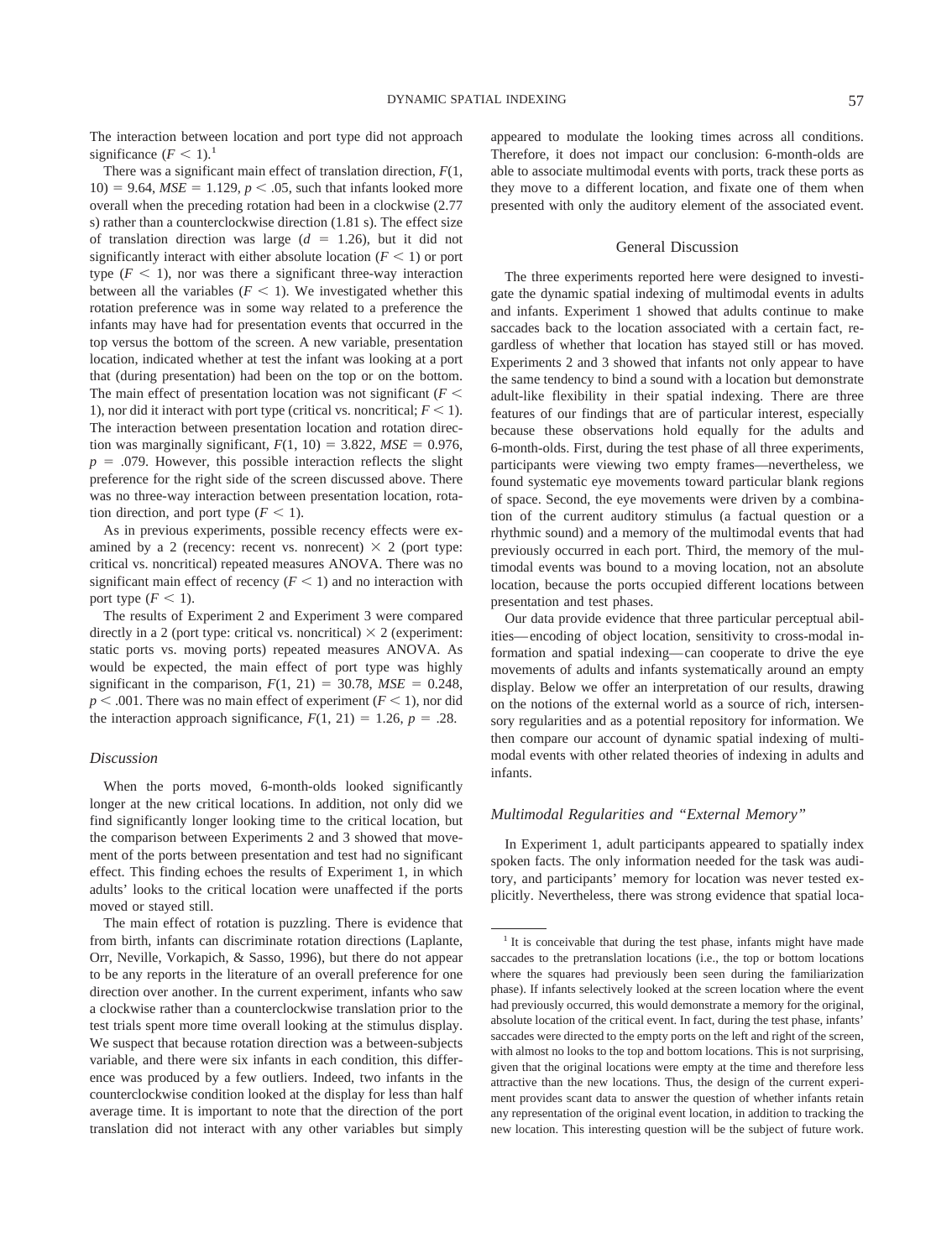tion was not only associated with the semantic information but also associated in such a way that an action (an eye movement) was launched when the information was accessed. However, from the limited standpoint of memory performance alone, these eye movements were epiphenomenal: Fixations in the critical port did not improve memory for the fact. How then can we explain these systematic looks to blank and unhelpful regions of space?

One interpretation draws a parallel between remembering pieces of factual information and constructing a pattern of colored blocks (Ballard et al., 1995). Eye movement patterns in the latter task indicated that participants used an indexing strategy. Rather than memorizing the properties of a given block in the model, participants appeared to fixate it every time they required information. This behavior can be described by Kirsh and Maglio's (1994) concept of "epistemic actions": physical actions that aid mental computations. They documented the surprising behavior of expert Tetris players, who make more key presses than novices when attempting to tessellate a shape. The experts have learned that the action of pressing a key to rotate a shape is faster than mentally rotating it. In other words, they gain information through an action because it is more efficient than a mental operation.

Participants' reliance on refixation, instead of memorization, in the block-moving task was demonstrated by Hayhoe, Bensinger, and Ballard (1998). They replicated the task on a computer screen and occasionally changed the color of a block during a saccade toward it. The color change was very rarely noticed by participants, suggesting that they had not previously encoded color information (see also Hayhoe, 2000; Rensink, 2002; Simons & Levin, 1997). Participants were acting as if the world were an "external memory" (Brooks, 1991; Clark, 1997; O'Regan, 1992; Spivey, Richardson, & Fitneva, in press), only accessing properties of the block, moment by moment, as the task required. Every system of information storage needs a system of information retrieval: Spatial indexing could be one way that the external memory of the world is accessed.

Similarly, it could still be argued that participants in Experiment 1 were acting as if the factual information they had heard could be retrieved from that external memory. When a fact was heard, participants associated the information with a port on the computer screen. When the information was needed again, during the question period, the association was activated and a saccade was launched to retrieve that information. Of course, in this case, there was no useful information there at all, and so accuracy in answering the question did not increase with fixations to the critical port.

This interpretation suggests that in terms of their looking behavior, participants were treating pieces of evanescent, auditory, semantic information as if they were physical objects in the world, there to be reinspected whenever the need arose. Why is spatial indexing so ingrained in our perceptual and cognitive processing? Perhaps it is because the primate visual system has evolved to deal with objects and locations, rather than words and facts. Our experiments with infants suggest another part of the answer: Spatial indexing emerges by 6 months of age along with some of the earliest demonstrations of mature, egocentric, spatial processing. The question then becomes, why are infants capable of spatial indexing at such an early age?

Location seems to naturally support decisions of intersensory equivalence in adults. For example, if one sees and hears something coming from a specific location, more often than not one will assume that the sound and sight are related in a meaningful way, such as thinking that a mannequin is talking (Spence & Driver, 2000). It is not altogether surprising, therefore, that infants can learn to associate coherently co-occurring visual and auditory stimuli that always co-occur in the same location. What is interesting is that they continue to make that association even in the absence of the visual stimulus, and after the location has moved. Perhaps this is an effect of the robust nature of cross-modal information, especially in the service of learning (cf. de Sa & Ballard, 1998). For example, when a spatial cue is presented in only one modality, as is the case in delayed response paradigms, the eye movements of 6-month-old infants reveal that their visuospatial working memory capacity is fragile (Gilmore & Johnson, 1995). In Gilmore and Johnson's (1995) task, 6-month-olds were presented with an abstract visual cue, centrally located, that predicted the location of a visual target. Infants' anticipatory saccades indicated that they maintained spatial representations over time delays of 3–4 s, but that those representations decayed after that. Our paradigm, using a similar dependent measure of eye movements, suggests that these spatial representations can be more robust, and indeed retained for longer, when presented in a crossmodal fashion. In Experiment 3, there was a minimum of 4 s between familiarization and test trial, during which the ports moved. In addition, because there were two different multimodal events during familiarization, there was often one or two intervening 8-s trials between the presentation and test of a particular multimodal event.

A 6-month-old infant, with a fragile visuospatial working memory, who has only just started to use egocentric reference frames, nonetheless looks longer at the location of a past event after a large delay and movement of that location. We argue that the ability to spatially index under these challenging circumstances was supported by the rich, multimodal nature of the events. Developmental researchers studying cross-modal abilities have proposed these intersensory sensitivities to be so important as to be requisite for the development of higher order perceptual and cognitive functions (Lewkowicz, 2000; Thelen & Smith, 1994). As was reviewed in the introduction, infants have a vast repertoire of cross-modal abilities by the age of 6 months. In addition, when infants are presented with stimuli in one modality, they demonstrate rapid learning of the statistical regularities of that input (Kirkham, Slemmer, & Johnson, 2002; Saffran, Aslin, & Newport, 1996; Saffran, Johnson, Aslin, & Newport, 1999). Perhaps these two features of infant cognition—intersensory sensitivity and associative learning—have a beneficial interaction. In a parallel case, recent research modeling language learning has shown that multiple probabilistic cues (e.g., lexical stress, phonemes, pauses), although they may be individually unreliable, can be integrated to produce faster learning of such things as word boundaries and syntax (Christiansen, Allen, & Seidenberg, 1998; Christiansen & Dale, 2001; see also Massaro, 1999). Similarly, the multiple, cross-modal cues infants were presented with in our paradigm may have allowed for rapid and robust learning of spatial regularities. Therefore, we suggest there is a developmental importance in picking up on intersensory associations in a dynamic multimodal world.

We have sampled only two points across the life span but have found this spatial indexing ability at both ages. This is an exciting and interesting finding, which opens the doors to more studies investigating the details of the developmental trajectory and the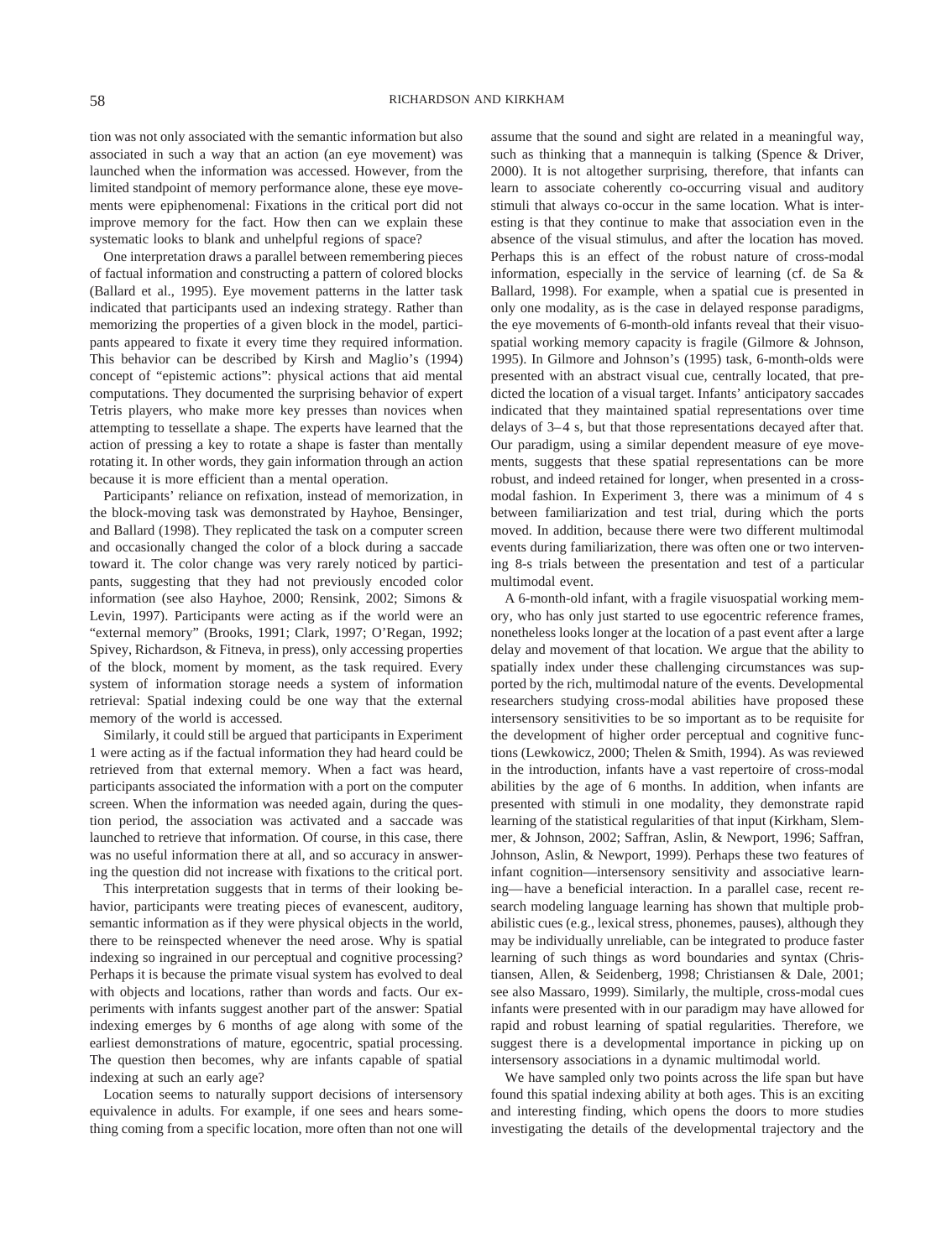parameters of the ability. We posit that this type of dynamic spatial indexing is supported by statistical learning and cross-modal sensitivity, both of which are available to very young infants (Kirkham et al., 2002; Lewkowicz, 2000). Would an infant younger than 6 months of age be capable of using the multimodal cues to encode location for memory? Recent research looking at location statistics suggests that by 11 months of age, infants can encode a spatial pattern with only location as the cue (e.g., the same red circle shows up in a statistically probable pattern of locations), but at 8 months of age, infants require redundant shape and/or color information to support learning of a spatial pattern (e.g., they notice the pattern only if the objects in the pattern are distinct colored shapes; Kirkham, Slemmer, & Johnson, 2003). Thus, perhaps the multiple cues in the current paradigm (shape, color, synchronous motion, and sound) could support learning of the location in infants younger than 6 months. However, the statistical learning studies used overall looking time measures to a familiar or novel display, not eye movements to particular regions of the screen. Gilmore and Johnson (1997) have presented compelling evidence that infants younger than 5 months of age represent the targets of their saccades by using retinocentric coordinates. Thus, even if looking time suggests an ability to encode location with enough cues, perhaps it would not be seen in eye movements.

# *Relation to Adult and Infant Theories of Indexing*

There are several paradigms in the literature that have been used to demonstrate forms of spatial indexing, as we discussed earlier. Specific theories of indexing have grown from these paradigms. Do they cohere or clash with the interpretation of our results presented above?

The parallel has already been noted between our task of memorizing factual information (Experiment 1) and the block-moving task used by Ballard et al. (1995). Ballard et al. (1997) modeled performance in this task by implementing a computational theory of deictic coding. Motivated by issues of computational complexity and the physical constraints of the brain, Ballard et al. (1997) claimed that at the time scale of about a third of a second, orienting movements of the body can play a key role in cognitive operations. These orienting movements—usually saccades—are termed *deictic codes,* and it is argued that they can be used to bind external sensory data to internal representations and programs. The claim is that in many natural tasks, working memory computations are vastly simplified by the use of deictic reference.

Ballard et al. (1997) implemented their model of the working memory operations involved in the block-moving task. In this neurally plausible computational framework, deictic codes are supported by location and identification functions. The identification function extracts a set of low-level visual features from the display at the currently fixated location (in the model, this was the central region of a camera's view). The location function searches the whole visual array for a particular set of features and returns the image coordinates of the best-matching region. Combinations of these functions allow the model to rapidly form a pointer, or deictic code, for a particular item on the basis of a low level set of features. When more information about this object is needed, the location function fixates it and the relevant information is extracted. In this way, deictic codes allow for "just-in-time" representation, finding, and encoding detailed information only as it is needed in the task.

Ballard et al.'s (1997) model certainly fits the data of adult participants in the block-moving task, but can the theory of deictic codes also be used to describe the behavior of our participants? There are certainly strong commonalities between the just-in-time nature of deictic codes and the concept of external memory discussed above. The comparison breaks down, however, when we consider the subfunctions of deictic codes. In Ballard et al.'s (1997) theory, the referents of pointers are found each time by a location function, which searches the visual field for a certain set of visual features. This function would not be able to discriminate the ports presented in our displays. The two ports are identical in their local features, and because they move between presentation and test phases, they cannot be identified by their global screen positions. Therefore, our studies suggest that elements of the visual array can be continuously tracked, and their locations updated.

Pylyshyn's (1989) theory of visual indexing proposes such a mechanism of object tracking to account for participants' performance in the multiple-object-tracking paradigm (e.g., Pylyshyn & Storm, 1988). Certainly, our participants updated the objects' locations when they moved, in the same way that participants in multiple-object-tracking studies are capable of tracking objects through different locations. There are, however, several important differences that should be noted. Pylyshyn's (1989, 2001) theory has not been tested outside of the multiple-object-tracking paradigm to our knowledge and so cannot be generalized to events that include intersensory information. Furthermore, in that paradigm the explicit goal is to track objects. In our studies, indexing emerges in the eye movements of participants during the task of remembering facts, or simply perceiving multimodal events. Whereas Pylyshyn's work attests to the impressive indexing abilities of adult subjects, our results speak to the way in which indexing spontaneously collaborates with location encoding and multimodal perception.

The Leslie et al. (1998) theory of the infant "object concept" offers converging evidence and arguments for the importance of spatiotemporal information in development. One of their claims is that first spatiotemporal information and, later in development, featural information (e.g., color and shape) can be used to establish an index. Research to date has only considered a narrow set of static, unimodal features when investigating infants' understanding of objects. The degree to which infants associated visual features with a location was not addressed in our paradigm, and therefore, our results cannot speak to the developing role of features in object indexing that Leslie et al. propose. Our results provide good evidence, however, that by 6 months of age infants can associate a sound with a location, track that location as it moves, and then fixate that location when presented with the auditory cue. We suggest, therefore, that by using sensitive measures, such as eye tracking and by presenting moving cross-modal stimuli, researchers can obtain a much richer view of the infant's ability to spatially index.

# *Conclusion*

The perceptual system faces the challenge of a dynamic multimodal environment. This challenge is met in part by the cooperation of location encoding, object tracking, and cross-modal inte-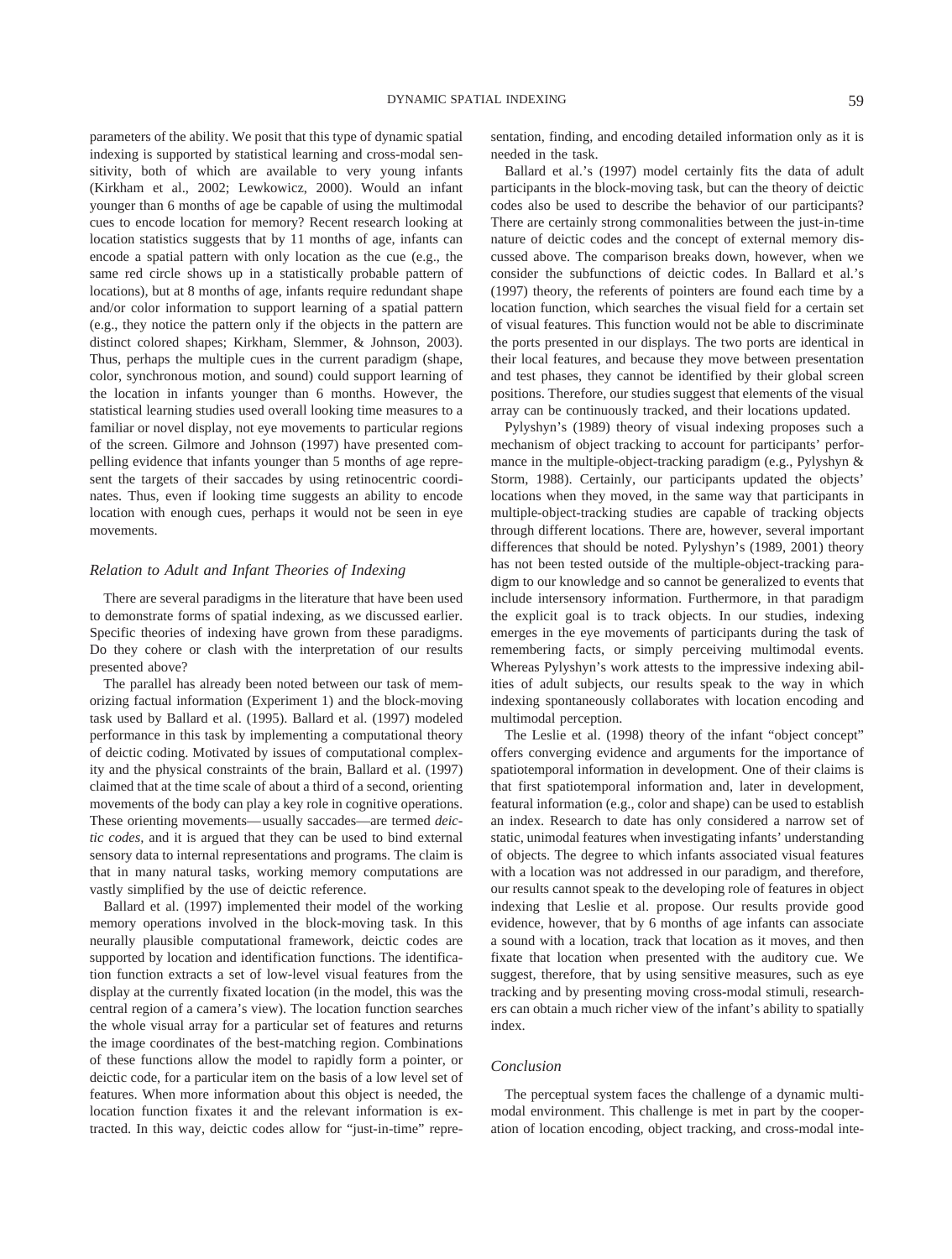gration, which allows people to take advantage of the inherent regularities of the natural world as well as important intersensory information. Objects in the world tend to have their own coherent intersensory features (e.g., color, shape, characteristic sounds, predictable motion, motor affordances), all of which co-occur at the same spatial location. This association is so compelling, we argue, that it appears from the earliest point that an infant can reliably represent locations in space, and it continues to drive eye movements of adults even when they are trying to remember spoken facts.

# References

- Andrade, J., & Meudell, P. (1993). Short report: Is spatial information encoded automatically in memory? *Quarterly Journal of Experimental Psychology: Human Experimental Psychology, 46*(A), 365–375.
- Arrington, C., Carr, T., Mayer, A., & Rao, S. (2000). Neural mechanisms of visual attention: Object-based selection of a region in space. *Journal of Cognitive Neuroscience, 12,* 106–117.
- Bahrick, L. E., & Lickliter, R. (2000). Intersensory redundancy guides attentional selectivity and perceptual learning in infancy. *Developmental Psychology, 36,* 190–201.
- Bahrick, L. E., Netto, D., & Hernandez-Reif, M. (1998). Intermodal perception of adult and child faces and voices by infants. *Child Development, 69,* 1263–1275.
- Ballard, D. H., Hayhoe, M. M., & Pelz, J. B. (1995). Memory representations in natural tasks. *Journal of Cognitive Neuroscience, 7,* 66–80.
- Ballard, D. H., Hayhoe, M. M., Pook, P. K., & Rao, R. P. N. (1997). Deictic codes for the embodiment of cognition. *Behavioral and Brain Sciences, 20,* 723–767.
- Baylis, G., & Driver, J. (1993). Visual attention and objects: Evidence for hierarchical coding of location. *Journal of Experimental Psychology: Human Perception and Performance, 19,* 451–470.
- Blaser, E., Pylyshyn, Z., & Holcombe, A. (2000, November 9). Tracking an object through feature space. *Nature, 408,* 196–199.
- Bradley, M. M., Cuthbert, B. N., & Lang, P. J. (1988). Perceptually driven movements as contextual retrieval cues. *Bulletin of the Psychonomic Society, 26,* 541–553.
- Brooks, R. (1991). Intelligence without representation. *Artificial Intelligence, 47,* 139–159.
- Brouwer, R. T. F., & Van der Heijden, A. H. C. (1997). Identity and position: Dependence originates from independence. *Acta Psychologica, 95,* 215–237.
- Calvert, G. (2001). Crossmodal processing in the human brain: Insights from functional neuroimaging studies. *Cerebral Cortex, 11,* 1110–1123.
- Calvert, G. A., Bullmore, E. T., Brammer, M. J., Campbell, R., Williams, S. C., McGuire, C. K., et al. (1997, April 25). Activation of auditory cortex during silent lipreading. *Science, 276,* 593–596.
- Christiansen, M. H., Allen, J., & Seidenberg, M. S. (1998). Learning to segment speech using multiple cues: A connectionist model. *Language and Cognitive Processes, 13,* 221–268.
- Christiansen, M. H., & Dale, R. A. C. (2001). Integrating distributional, prosodic and phonological information in a connectionist model of language acquisition. In J. D. Moore & K. Stenning (Eds.), *Proceedings of the 23rd Annual Conference of the Cognitive Science Society* (pp. 220–225). Mahwah, NJ: Erlbaum.
- Chun, M. M., & Jiang, Y. (1998). Contextual cueing: Implicit learning and memory of visual context guides spatial attention. *Cognitive Psychology, 36,* 28–71.
- Clark, A. (1997). *Being there: Putting brain, body, and the world together again.* Cambridge, MA: MIT Press.
- Clifton, R. K., Muir, D. W., Ashmead, D. H., & Clarkson, M. G. (1993). Is visually guided reaching in early infancy a myth? *Child Development, 61,* 1098–1110.
- Cohen, J. (1988). *Statistical power analysis for the behavioral sciences* (2nd ed.). Hillsdale, NJ: Erlbaum.
- Colombo, J. (2001). The development of visual attention in infancy. *Annual Review of Psychology, 52,* 337–367.
- de Sa, V. R., & Ballard, D. H. (1998). Category learning through multimodality sensing. *Neural Computation, 10,* 1097–1117.
- Driver, J., & Spence, C. (1998). Attention and the crossmodal construction of space. *Trends in Cognitive Science, 2,* 254–262.
- DuBose, C. N., Cardello, A. V., & Maller, O. (1980). Effects of colorants and flavorants on identification, perceived flavor intensity, and hedonic quality of fruit-flavored beverages and cake. *Journal of Food Science, 45,* 1393–1399.
- Duncan, J. (1984). Selective attention and the organization of visual information. *Journal of Experimental Psychology: General, 113,* 501– 517.
- Egeth, H., & Yantis, S. (1997). Visual attention: Control, representation, and time course. *Annual Review of Psychology, 48,* 269–297.
- Egly, R., Driver, J., & Rafal, R. (1994). Shifting visual attention between objects and locations: Evidence for normal and parietal lesion participants. *Journal of Experimental Psychology: General, 123,* 161–177.
- Ellis, N. (1991). Automatic and effortful processes in memory for spatial location. *Bulletin of the Psychonomic Society, 299,* 28–30.
- Epstein, R., & Kanwisher, N. (1999). Repetition blindness for locations: Evidence for automatic spatial coding in an RSVP task. *Journal of Experimental Psychology: Human Perception and Performance, 25,* 1855–1866.
- Eriksen, B. A., & Eriksen, C. W. (1974). Effects of noise letters upon the visual identification of a target letter in a nonsearch task. *Perception & Psychophysics, 16,* 143–149.
- Fenwick, K. D., & Morrongiello, B. A. (1998). Spatial co-location and infants' learning of auditory–visual associations. *Infant Behavior and Development, 21,* 745–759.
- Frens, M. A., Van Opstal, A. J., & Van der Willigen, R. F. (1995). Spatial and temporal factors determine auditory–visual interactions in human saccadic eye movements. *Perception & Psychophysics, 57,* 802–816.
- Gibson, E. J. (1969). *Principles of perceptual learning and development.* New York: Appleton-Century-Crofts.
- Gilmore, R. O., & Johnson, M. H. (1995). Working memory in infancy: Six-month-olds' performance on two versions of the oculomotor delayed response task. *Journal of Experimental Child Psychology, 59,* 397–418.
- Gilmore, R. O., & Johnson, M. H. (1997). Egocentric action in early infancy: Spatial frames of reference for saccades. *Psychological Science, 8,* 224–230.
- Godden, D. R., & Baddeley, A. D. (1975). Context-dependent memory in two natural environments: On land and underwater. *British Journal of Psychology, 6,* 325–331.
- Harris, L. R. (1980). The superior colliculus and movements of the head and eyes in cats. *Journal of Physiology, 300,* 367–391.
- Hayhoe, M. (2000). Vision using routines: A functional account of vision. *Visual Cognition, 7,* 43–64.
- Hayhoe, M. M., Bensinger, D. G., & Ballard, D. H. (1998). Task constraints in visual working memory. *Vision Research, 38,* 125–137.
- Jiang, Y., Olson, I., & Chun, M. (2000). Organization of visual short-term memory. *Journal of Experimental Psychology: Learning, Memory, and Cognition, 26,* 683–702.
- Johnson, M. H., & Gilmore, R. O. (1998). Object-centered attention in 8-month-old infants. *Developmental Science, 1,* 221–225.
- Johnston, J., & Pashler, H. (1990). Close binding of identity and location in visual feature perception. *Journal of Experimental Psychology: Human Perception and Performance, 16,* 843–856.
- Jousmäki, V., & Hari, R. (1998). Parchment-skin illusion: Sound-biased touch. *Current Biology, 8,* R190.
- Kahneman, D., & Henik, A. (1981). Perceptual organization and attention.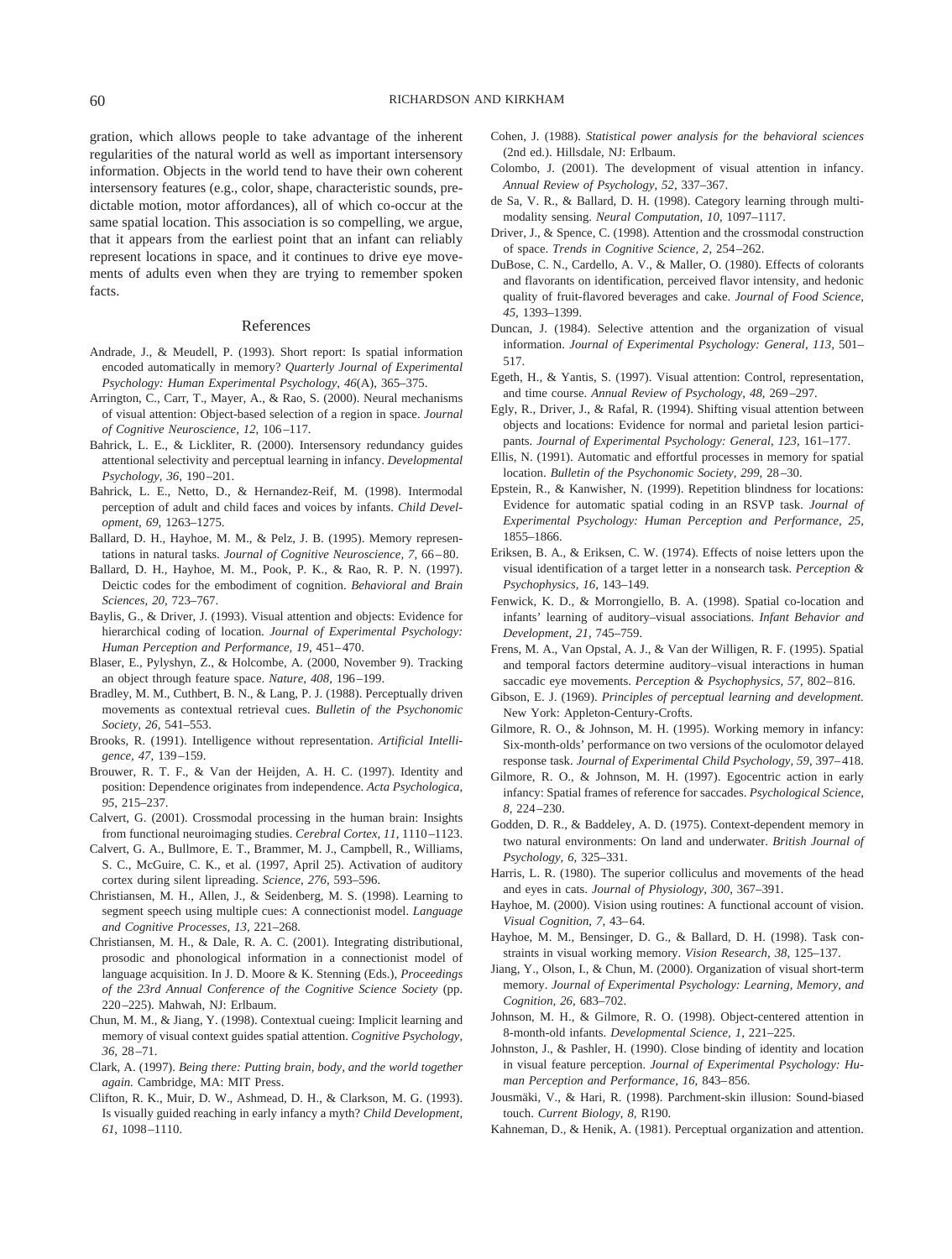In M. Kubovy & J. Pomerantz (Eds.), *Perceptual organization* (pp. 181–211). Hillsdale, NJ: Erlbaum.

- Kahneman, D., Treisman, A., & Gibbs, B. J. (1992). The reviewing of object files: Object-specific integration of information. *Cognitive Psychology, 24,* 174–219.
- Kaldy, Z., & Leslie, A. M. (2003). Identification of objects in 9-month-old infants: Integrating "what" and "where" information. *Developmental Science, 6,* 360–373.
- Kirkham, N. Z., Slemmer, J. A., & Johnson, S. P. (2002). Visual statistical learning in infancy: Evidence for a domain general learning mechanism. *Cognition, 83,* B35–B42.
- Kirkham, N. Z., Slemmer, J. A., & Johnson, S. P. (2003). *Location, location, location: Development of visuospatial statistical learning in infancy.* Unpublished manuscript.
- Kirsh, D., & Maglio, P. (1994). On distinguishing epistemic from pragmatic action. *Cognitive Science, 18,* 513–549.
- Köhler, S., Moscovitch, M., & Melo, B. (2001). Episodic memory for object location versus episodic memory for object identity: Do they rely on distinct encoding processes? *Memory & Cognition, 29,* 948–959.
- Kuhl, P. K., & Meltzoff, A. N. (1982, February 26). The bimodal perception of speech in infancy. *Science, 218,* 1138–1140.
- Land, M. F., & Hayhoe, M. (2001). In what ways do eye movements contribute to everyday activities? *Vision Research, 41,* 3559–3565.
- Land, M. F., & Lee, D. N. (1994, June 30). Where do we look when we steer. *Nature, 369,* 742–774.
- Laplante, D. P., Orr, R. R., Neville, K., Vorkapich, L., & Sasso, D. (1996). Discrimination of stimulus rotation by newborns. *Infant Behavior and Development, 19,* 271–279.
- Leslie, A. M., Xu, F., Tremoulet, P., & Scholl, B. J. (1998). Indexing and the object concept: Developing "what" and "where" systems. *Trends in Cognitive Sciences, 2,* 10–18.
- Lewkowicz, D. J. (2000). The development of intersensory temporal perception: An epigenetic systems/limitations view. *Psychological Bulletin, 126,* 281–308.
- Lewkowicz, D. J., & Turkewitz, G. (1980). Cross-modal equivalence in early infancy: Auditory–visual intensity of matching. *Developmental Psychology, 16,* 597–607.
- Luck, S., & Vogel, E. (1997, November 20). The capacity of visual working memory for features and conjunctions. *Nature, 390,* 279–281.
- Massaro, D. W. (1999). Speechreading: Illusion or window into pattern recognition. *Trends in Cognitive Science, 3,* 310–317.
- McDonald, J., & Ward, L. (2000). Involuntary listening aids seeing: Evidence from human electrophysiology. *Psychological Science, 11,* 167–171.
- McGurk, H., & MacDonald, J. (1976, December 23). Hearing lips and seeing voices. *Nature, 264,* 746–747.
- Meredith, M. A. (2002). On the neuronal basis for multisensory convergence: A brief overview. *Cognitive Brain Research, 14,* 31–40.
- Morrongiello, B. A., Fenwick, K. D., & Chance, G. (1998). Crossmodal learning in newborn infants: Inferences about properties of auditory– visual events. *Infant Behavior and Development, 21,* 543–554.
- Most, S., & Alvarez, G. (2002, May). *But it's the only thing there! Sustained inattentional blindness for a solitary stimulus.* Paper presented at the annual meeting of the Vision Sciences Society, Sarasota, FL.
- Naveh-Benjamin, M. (1988). Recognition memory of spatial location information: Another failure to support automaticity. *Memory & Cognition, 16,* 437–445.
- Neisser, U., & Becklen, R. (1975). Selective looking: Attending to visually specified events. *Cognitive Psychology, 7,* 480–494.
- Nissen, M. J. (1985). Accessing features and objects: Is location special? In M. Posner & O. Marin (Eds.), *Attention and performance XI: Mechanisms of attention* (pp. 205–220). Hillsdale, NJ: Erlbaum.
- O'Craven, K., Downing, P., & Kanwisher, N. (1999, October 7). fMRI

evidence for objects as the units of attentional selection. *Nature, 401,* 584–587.

- Olson, I. R., & Jiang, Y. (2002). Is visual short-term memory object based? Rejection of the "strong-object" hypothesis. *Perception & Psychophysics, 64,* 1055–1067.
- O'Regan, J. K. (1992). Solving the real mysteries of visual perception: The world as an "outside memory." *Canadian Journal of Psychology, 46,* 461–488.
- Posner, M. I. (1980). Orienting of attention. *Quarterly Journal of Experimental Psychology, 32,* 3–25.
- Pylyshyn, Z. W. (1989). The role of location indexes in spatial perception: A sketch of the FINST spatial index model. *Cognition, 32,* 65–97.
- Pylyshyn, Z. W. (2001). Visual indexes, preconceptual objects, and situated vision. *Cognition, 80,* 127–158.
- Pylyshyn, Z. W., & Storm, R. W. (1988). Tracking multiple independent targets: Evidence for a parallel tracking mechanism. *Spatial Vision, 3,* 179–197.
- Rensink, R. A. (2002). Change detection. *Annual Review of Psychology, 53,* 245–277.
- Richardson, D. C., & Spivey, M. J. (2000). Representation, space and Hollywood Squares: Looking at things that aren't there anymore. *Cognition, 76,* 269–295.
- Rosenblum, L. D., Schmuckler, M. A., & Johnson, J. A. (1997). The McGurk effect in infants. *Perception & Psychophysics, 59,* 347–357.
- Saffran, J. R., Aslin, R. N., & Newport, E. L. (1996, December 13). Statistical learning by 8-month-old infants. *Science, 274,* 1926–1928.
- Saffran, J. R., Johnson, E. K., Aslin, R. N., & Newport, E. L. (1999). Statistical learning of tone sequences by human infants and adults. *Cognition, 70,* 27–52.
- Scheier, C., Lewkowicz, D. J., & Shimojo, S. (2003). Sound induces perceptual reorganization of an ambiguous motion display in human infants. *Developmental Science, 6,* 233–244.
- Scholl, B. J. (2001). Objects and attention: The state of the art. *Cognition, 80,* 1–46.
- Scholl, B. J., & Pylyshyn, Z. W. (1999). Tracking multiple objects through occlusion: Clues to visual objecthood. *Cognitive Psychology, 38,* 259– 280
- Scholl, B. J., Pylyshyn, Z. W., & Feldman, J. (2001). What is a visual object? Evidence from target merging in multiple object tracking. *Cognition, 80,* 159–177.
- Shams, L., Kamitani, Y., & Shimojo, S. (2000, December 14). What you see is what you hear. *Nature, 408,* 788.
- Shams, L., Kamitani, Y., Thompson, S., & Shimojo, S. (2001). Sound alters visual evoked potentials in humans. *Neuroreport, 12,* 3849–3852.
- Simons, D. J. (1996). In sight, out of mind: When object representations fail. *Psychological Science, 7,* 301–305.
- Simons, D. J., & Chabris, C. F. (1999). Gorillas in our midst: Sustained inattentional blindness for dynamic events. *Perception, 28,* 1059–1074.
- Simons, D. J., & Levin, D. (1997). Change blindness. *Trends in Cognitive Science, 1,* 261–267.
- Slemmer, J. A., & Johnson, S. P. (2002, May). *Object tracking in ecologically valid occlusion events.* Poster session presented at the annual meeting of the Vision Sciences Society, Sarasota, FL.
- Spelke, E. S. (1979). Perceiving bimodally specified events in infancy. *Developmental Psychology, 15,* 626–636.
- Spelke, E. S. (1981). The infant's acquisition of knowledge of bimodally specified events. *Journal of Experimental Child Psychology, 31,* 279– 299.
- Spence, C., & Driver, J. (1996). Audiovisual links in endogenous covert spatial attention. *Journal of Experimental Psychology: Human Perception and Performance, 22,* 1005–1030.
- Spence, C., & Driver, J. (1997). Audiovisual links in exogenous covert spatial orienting. *Perception & Psychophysics, 59,* 1–22.
- Spence, C., & Driver, J. (2000). Attracting attention to the illusory location